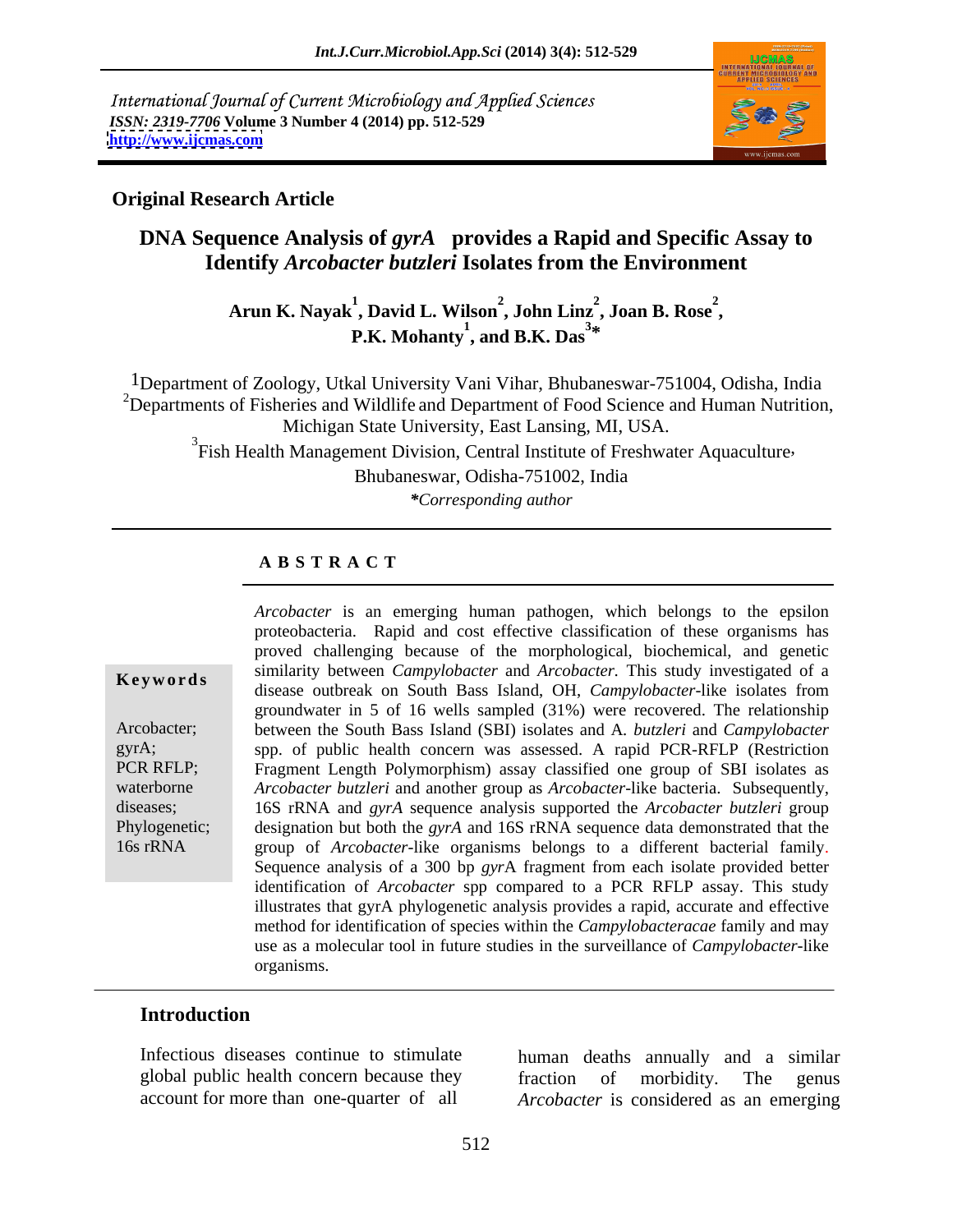infectious food-borne and waterborne pathogen. Members of this genus have been recovered from a number of water outbreak, gastrointestinal illness was (Rice *et al*, 1999 and Musmanno *et al*, reported by the Ohio Public Health 1997) and food sources (Wisley and Baetz Department in small number patients that 1999). Center for Disease Control and visited South Bass Island. *Campylobacter* Prevention (CDC) reported a number of *jejuni* was implicated based on its *Arcobacter* isolates from a wide range of recovery from five patients with enteritis, nosocomial sources. Vandamme *et al* however, in many instances the causative (1992) reported one potential cause of agent of enteritis remained unidentified. In gastrointestinal illness is associated with related work, Fong *et al* (2007) analyzed the presence of this organism. However, for the presence of pathogenic organisms there is little direct evidence that and indicator microorganisms in the *Arcobacter* spp. are involved in human ground water; they reported that enteric disease (Engberg *et al.*, 2000 and Arcobacter may be a source of Wybo *et al.* 2004 ). Occasionally, *A.*  contamination of ground water. This *butzleri* is reported in cases of human observation fueled interest in development extra-intestinal diseases (Yan *et al.* 2000). of molecular approaches to identify the Despite the acknowledged importance of *A. butzleri* as a nosocomial pathogen, little *et al*, 2006). The presence of this organism in groundwater and commercial livestock

*Arcobacter* is a member of the family *Campylobacteracae*; like *Campylobacter*, similarity (Vandamme and De Ley, 1991) these organisms has proved challenging. *et al.* (2000). However, sequence Therefore, a rapid and accurate divergence within 16s rRNA is often

In the present study, *Campylobacter-*like isolates from groundwater in the vicinity

of a waterborne disease outbreak on South Bass Island, Ohio were obtained. In this ground water; they reported that *Arcobacter* may be a source of causative agent of this outbreak.

is known about potential virulence factors The objective of this current study was to or epidemiology. Also unclear is the identify potential causative agents of reservoir for *A. butzleri* transmission (Ho disease in the groundwater of South Bass populations has suggested its potential as a proposed to accomplish this by analyzing food-borne (Mansfield and Forsythe, the genetic relationship between the SBI<br>2000) and waterborne disease agent groundwater isolates and strains recovered garnering increased public awareness. from the patients in the same geographic *Campylobacteracae;* like *Campylobacter*, from the groundwater and to demonstrate the organism is spirochete in shape, highly the potential of *gyrA* sequence analysis for motile, microaerophilic, and exhibits low discerning species within the G+C chromosomal content. Because of the *Campylobacteraceae* family. 16s rRNA phenotypic, biochemical, and genetic sequence analysis is an effective tool for between the two genera, classification of method was successfully applied by Houf identification technique was needed to insufficient to discriminate between distinguish *Arcobacter* from other closely related taxa (Logan *et al*., 2002 members of the Campylobacteriaceae. and Dewhirst *et al*., 2005). Therefore a Island associated with the enteritis outbreak of 2004. It was therefore the genetic relationship between the SBI groundwater isolates and strains recovered area. The second objective was to classify *Campylobacter*-like bacteria recovered from the groundwater and to demonstrate the potential of *gyr*A sequence analysis for discerning species within the the speciation of *Arcobacter* spp. and this *et al,* (2000). However, sequence divergence within 16s rRNA is often panel of molecular techniques was conducted to obtain high-quality taxonomic resolution of the SBI isolates.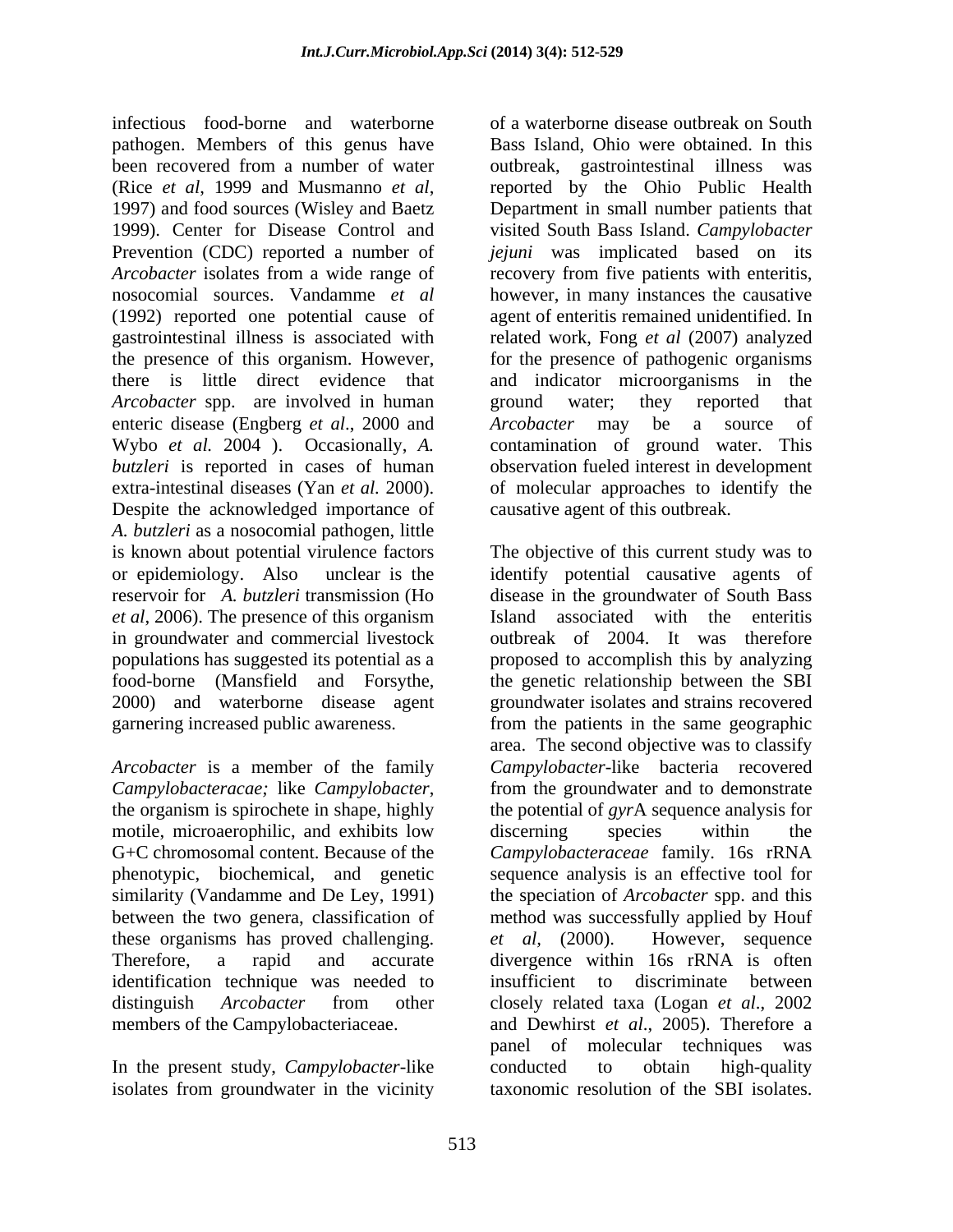16S rRNA and *gyrA* DNA sequence analyses as well as a PCR-RFLP-based atmosphere of 10 %  $CO<sub>2</sub>$ , 10 %  $H<sub>2</sub>$ , and 80 diagnostic method on SBI isolates and on  $\%$  N<sub>2</sub>. *Arcobacter* and *Campylobacter* isolates of

## **Materials and Methods**

of enteritis as part of an outbreak that occurred between July and Sepetember, collected from each well for analysis. pellets using a DNA extraction kit from Concentrated Maximum Recovery Diluent Invitrogn. Quantification of DNA was (2x; Oxoid) was added to each water conducted using a Nanodrop sample in a ratio of 1:10. The samples spectrophotometer (ND-1000, were transported to the laboratory at Michigan State University on ice and processed within 24 h of collection. Samples were filtered through  $0.45 \mu m$  Polymorphism Analysis of 16s rDNA membrane filters (Gelman Sciences). The Selective Enrichment Agar - BSEA (Oxoid) and flooded with 10 ml of Bolton Campylobacter, Arcobacter and broth supplemented 5% sheep blood (Cleveland Scientific, Bath, Ohio) with cefoperazone (20  $\mu$ g/ml), vancomycin (10  $\mu$ g/ml), and amphotericin B (2  $\mu$ g/ml). The plates were placed in an anaerobic jar  $\overline{ACG}$  AC-3'). The resulting fragments and incubated at 37 °C with 40 rpm were analyzed by PCR restriction and incubated at  $37 \text{ °C}$ , with  $40 \text{ rpm}$  were CO<sub>2</sub>, 10 % H<sub>2</sub>, and 80 % N<sub>2</sub>. After 48h of incubation, the broth culture was diluted using Bolton broth and inoculated onto BSEA to isolate colonies. Plates were incubated at  $37^{\circ}$ C for 48 h, under an  $\%$  N<sub>2</sub>. After incubation, five isolated colonies from each sample were selected and transferred to fresh BSEA plates to achieve single colony isolation. The plates

then incubated at  $37^{\circ}$ C, under an atmosphere of 10 %  $CO<sub>2</sub>$ , 10 %  $H<sub>2</sub>$ , and 80 %  $N_2$ .

## human health significance was performed. **Bacterial strains and genomic DNA isolation**

**Environmental sample collection,**  assay (Table 1). *Arcobacter* spp. was **Enrichment and Culture conditions** grown microaerobically on Bolton Agar Ground water samples were collected from 48h at 37°C. Cells (from pure culture) 16 wells near Put-In Bay, Ohio. This were harvested and suspended in TSB location was associated with several cases (Trypticase soy broth) for chromosomal 2004. Four liter grab samples were  $4^{\circ}C$ , and DNA was extracted from cell Different bacterial strains were used in this supplemented with 5% sheep blood for DNA extraction. Bacterial cultures were pelleted by centrifugation at 10000 x g at pellets using a DNA extraction kit from Invitrogn. Quantification of DNA was conducted using a Nanodrop spectrophotometer Wilmington, DE, USA).

## **Restriction Fragment Length Polymorphism Analysis of 16s rDNA**

membranes were then placed on Bolton A common 1004bp fragment carrying a agitation under an atmosphere of 10 % fragment length polymorphism (PCRatmosphere of 10 %  $CO_2$ , 10 %  $H_2$ , and 80 algestion in a 20  $\mu$  reaction mixture which conserved region of the 16S rDNA gene in *Campylobacter*, *Arcobacter* and *Helicobacter* (CAH) spp. was amplified with primers CAH 16S1a (5'-AAT ACA TGC AAG TCG AAC GA-'3) and CAH 16S1b (5'-TTA ACC CAA CAT CTC ACG AC-3<sup>'</sup>). The resulting fragments were analyzed by PCR restriction fragment length polymorphism (PCR- RFLP) using the protocol of Marshall et al. (1999). Briefly, PCR products were purified with Oiagen's Oiaquick PCR purification kit (Qiagen, Valencia, CA) and subjected to restriction endonuclease digestion in a  $20 \mu l$  reaction mixture which included 15  $\mu$ l of the purified PCR amplicon (approximately 1000 ng),  $2 \mu l$ of sterile water,  $2 \text{ ul of } 10 \text{ x restriction}$ buffer and  $1 \mu l$  (10 U) of restriction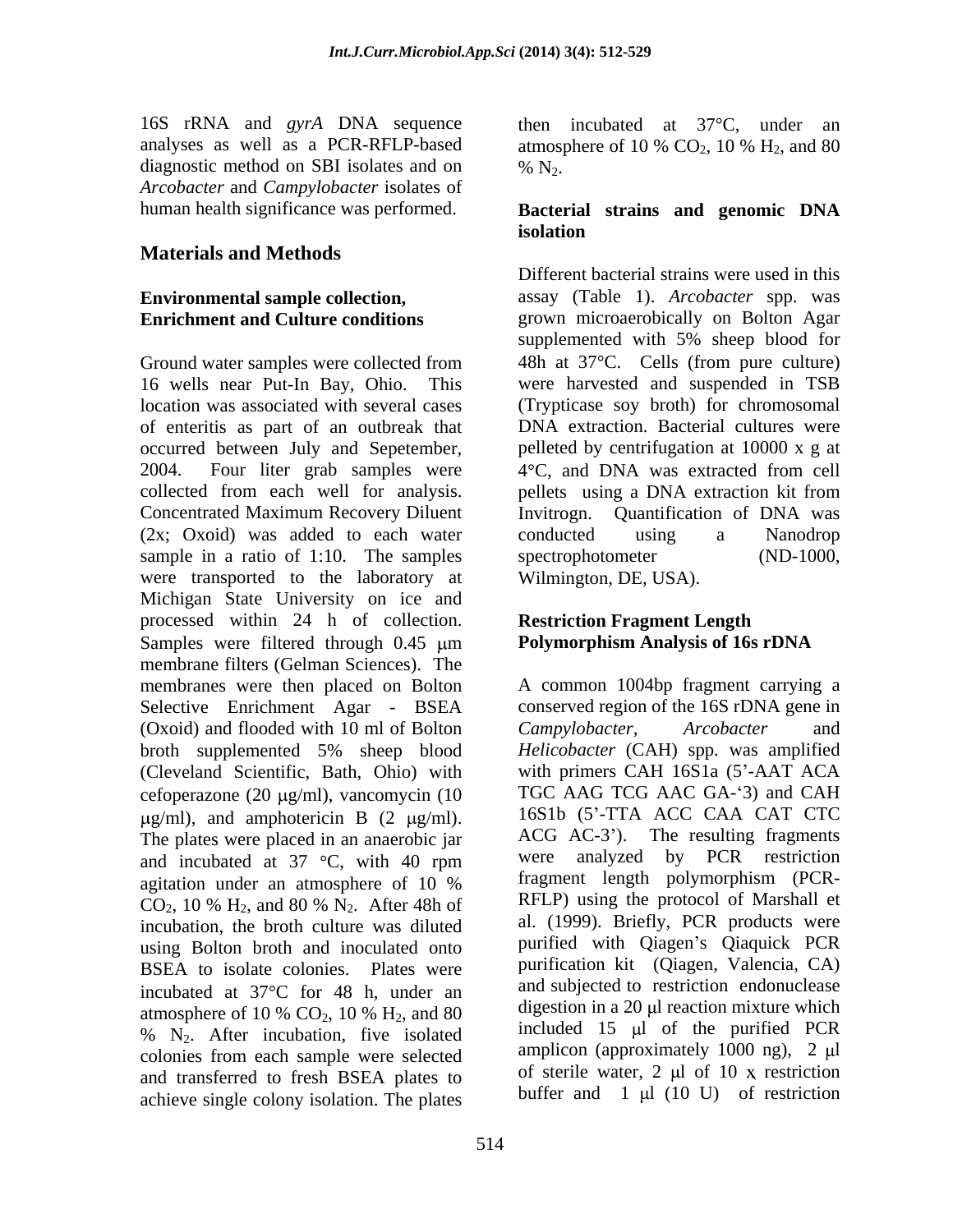recommended by the manufacturer. The <br>in a 50 ul reaction mixture that (ICN Biomedicals, Aurora, Ohio) and electrophoresis. *Dde*I and *TaqI* restriction digestion products were identified by (1999). a 1.75% low-melting-temperature agarose

Approximately 1492bp of the 16S rRNA was amplified and subjected to nucleotide sequence analysis based on methodology Mucleotide sequence analysis was supported by the CDC (Centers for conducted on purified amplicons using the Disease Control and Prevention; Houf *et*  same primers in a *Taq* dye terminator *al* , 2000). Three primer sets were used to amplify overlapping fragments of 16S rRNA; the same primer sets allowed complete sequencing of the target (8F: Biosystems, Foster City, Calif.) at the AGTTGATCCTGGCTCAG and R503: Michigan State University (MSU) TATTACCGCGGCTGCTGG, Research Technology Support Facility. F495:GCGGTAATACGGAGGGTGC and R940: GCGTATCTTCGAAT TAAA *gyrA* sequence data from CCACA and F900: AGCGGTGGA *Campylobacter* spp. GCATGTGGTTTA and R1492: ACCTTGTTACGACCT. The resulting sequence data were analyzed by CDC using their 16S rRNA database which contains 16S rRNA sequences from *upsaliensis*, *Helicobacter pylori*, *Campylobacters*, *Arcobacters*,

sequence data were also analyzed by the Project II ) at Michigan State University. The *gyrA* gene sequence of A.

quinolone resistance determining region were analyzed with Laser Gene Software(QRDR) of *gyrA* in the SBI isolates using

endonuclease *DdeI* and *TaqI* (Invitrogen the protocol and primer sets developed by Inc.) following the conditions Wilson *et al* (2000)**.** PCR was conducted reaction mixture (20  $\mu$ ) was analyzed by contained 10 to 15 ng of template/ $\mu$ l, gel electrophoresis on a 2 % agarose gel in 0.5x Tris-botate-EDTA running buffer triphosphate (dNTP), 0.5pmole of each stained with ethidium bromide after and 0.05U of Pfu Turbo polymerase matching RFLP pattern obtained with a as a earlier (Wilson *et al* 2000). The PCR database produced by Marshall *et al.* products of expected sizes were isolated in **16S rRNA Sequencing**  Maryland) and purified with a QIAquick in a 50  $\mu$  reaction mixture that 0.2mM (each) deoxynucleoside primer/ $\mu$ l, 1.5mM MgCl<sub>2,</sub> 1 x PCR buffer (Stratagene, La Jolla, $CA$ )/ $\mu$ l. The thermocycling conditions were described a 1.75% low-melting-temperature agarose gel (SeaPlaque GTG; Cambrex, Baltimore, gel extraction kit (Qiagen, Valencia, CA). Then the Nanodrop apparatus quantified the concentration of purified product. Nucleotide sequence analysis was Automated sequencing was accomplished with an ABI 377 DNA sequencer (Perkin-Elmer Applied Michigan State University (MSU)

## *gyrA* **sequence data from** *Campylobacter* **spp.**

*Helicobacters* and related organisms. The were compared to SBI isolate data in the RDP database (Ribosomal Database utilized and cited in Wilson *et al* (2000)**. PCR amplification and sequence**  $\qquad \qquad$  (gene bank accession numbers) **analysis of** *gyrA* We amplified a 420bp fragment in the analysis**.** The partial *gyrA* gene sequences Nucleotide sequence data from the *gyrA* gene of *Campylobacter jejuni*, *C. coli*, *C. lari, C. fetus, C. hyointestinalis, C. upsaliensis*, *Helicobacter pylori, Acenetobacter* spp*.* and *Escherichia coli* current study. These sequences were The *gyrA* gene sequence of *A. cryaerophilus*, *A. cibarius* and *A. skirrowii* (gene bank accession numbers DQ464336, DQ464337, DQ464338 respectively) were also incorporated in the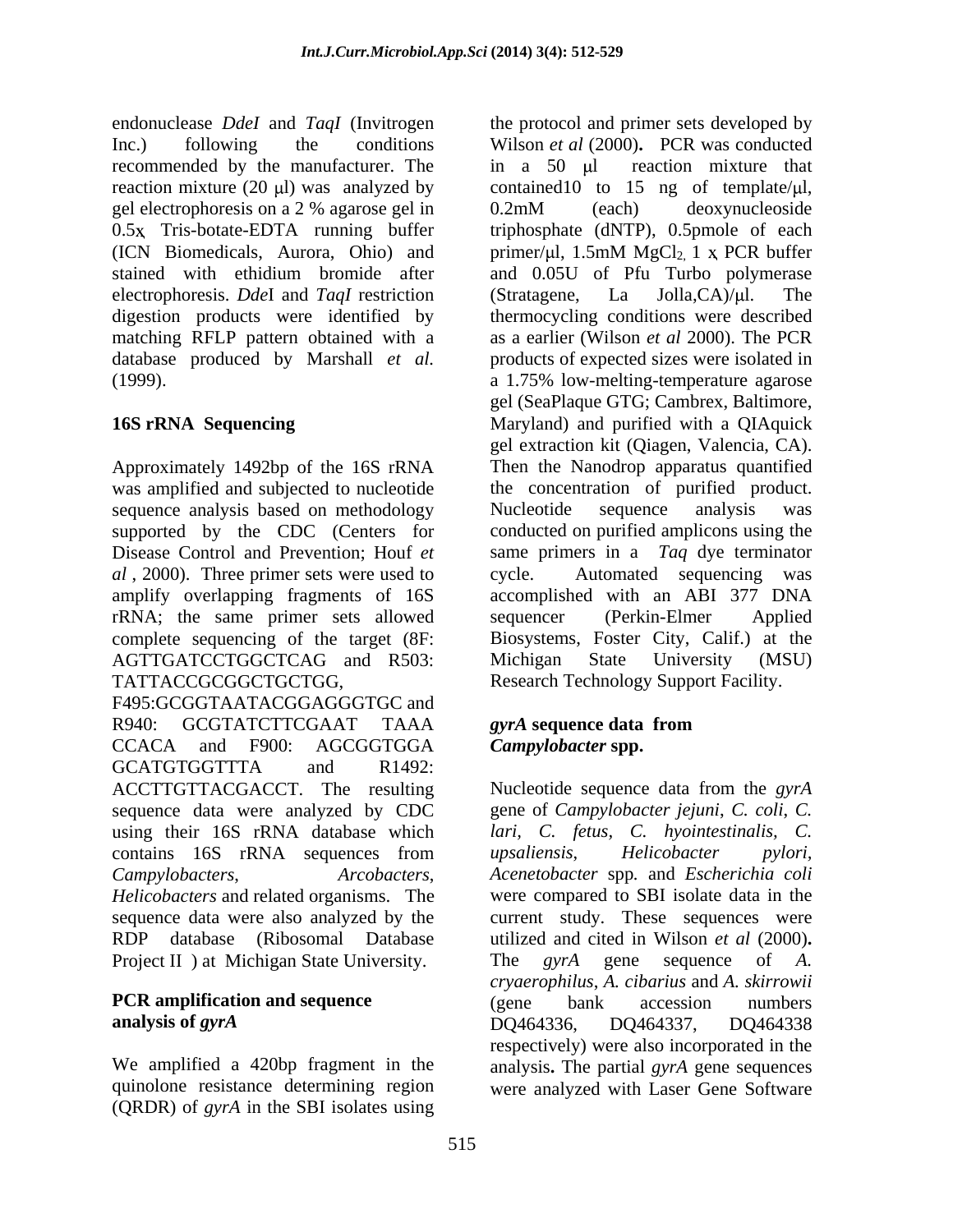Package (DNA Star, Madison, WI). Multiple sequence alignment and **Results and Discussion** phylogram analysis of *gyrA* was constructed by the neighbor-joining The topology of the tree was evaluated by 1,000 trials of bootstrap analysis. Campylobacter-like colony. The

and ANDL05 (Table 1) are KF690263 KF690267, respectively. The GenBank ANDL03, ANDL04 and ANDL05 are (Arcobacter, Camylobacter and

The SBI groundwater isolates were tested specific banding pattern to identify *Campylobacter* by PCR the primers used for identification of *C. jejuni* were JL 238 (5'-TGG GTG CTG TTA $\overline{2}$ ) . To discriminate A.butzleri, TAG GTC GT-3') and JL239 (5'-GCT described by Wilson et al., (2000). Similar specific primers to amplify a 439bp 16S from the all five *Arcobacter* isolates described previously (Moreno et al., 1:strains ANDL01, ANDL02, ANDL03,2003).

# **Results and Discussion**

performed using Clustal W and The water samples were isolated from 16 phylogenetic tree analysis in the MegAlign wells. Sample from each well generated 5 program. The phylogenetic tree was individual clones for Arcobacter ssp method (Saitou and Nei, 1987). Distances groundwater samples (Table 2) were were corrected for multiple base changes recovered in pure cultures as *Arcobacter* by the method of Jukes and Cantor,(1969). *spp*. on the *Campylobacter*-selective **Nucleotide sequence accession numbers**  under a darkfield microscope. *Arcobacter*  **and Human isolates analysis** isolates from clinical sources (Human GenBank accession numbers of the QRDR Canada) were successfully recovered and of the gyrA gene of *A. butzleri* strains tested positive growth (Table 1), which ANDL01, ANDL02, ANDL03, ANDL04 were collected from different geographical The water samples were isolated from 16 culture methods but only twelve media which morphologically resembles *Campylobacter-*like colony. The morphology of these cells was confirmed isolates from CDC and Public Health area around the Great Lake.

accession numbers of the 16S rRNA gene All twelve were positively identified to be of *A. butzleri* strains ANDL01, ANDL02, members of the Campylobacteriaceae KF690262 KF690258, respectively. *Helicobacter* spp) in 16S rDNA PCR Selected strains were highlighted in the RFLP assay (Table 2)**.** The results of PCR legends of figures and tables which RFLP patterns from the environmental included in the respective assays and isolates are shown in figures 1A and 1B. analysis. The digestion of PCR purified amplicon **Genus - Specific PCR analysis** which generates five isolates (Sample method of Wilson et al., (2000). (50%) produce *Arcobacter butzleri*-like<br>Individual colonies were picked from banding pattern (421bp, 353, 125bp) which *Campylobacter* selective media. The is not Dde I *Arcobacter* specific banding CAT GAG AAA GTT TAC TC-3') as enzyme Taq I, which produced five (41%) analyses were conducted with genus 135bp, 120 bp) (Figure1B and Figure 5) rRNA fragment from *Campylobacter* as which is confirmed in Dde I assay (Table (*Arcobacter*, *Camylobacter* and with *Dde I* involves initial typing scheme serial number 1-5, Table 2) *Arcobacter* specific banding pattern (421bp,353bp,128bp) and six isolates (50%) produce *Arcobacter butzleri*-like banding pattern (421bp,353,125bp) which pattern (Sample serial number 6-11, Table 2) .To discriminate *A.butzleri*, *A.cryaerophilus* and *A. skirrowi*, the unique *A.butzleri* fingerprints (795bp, from the all five *Arcobacter* isolates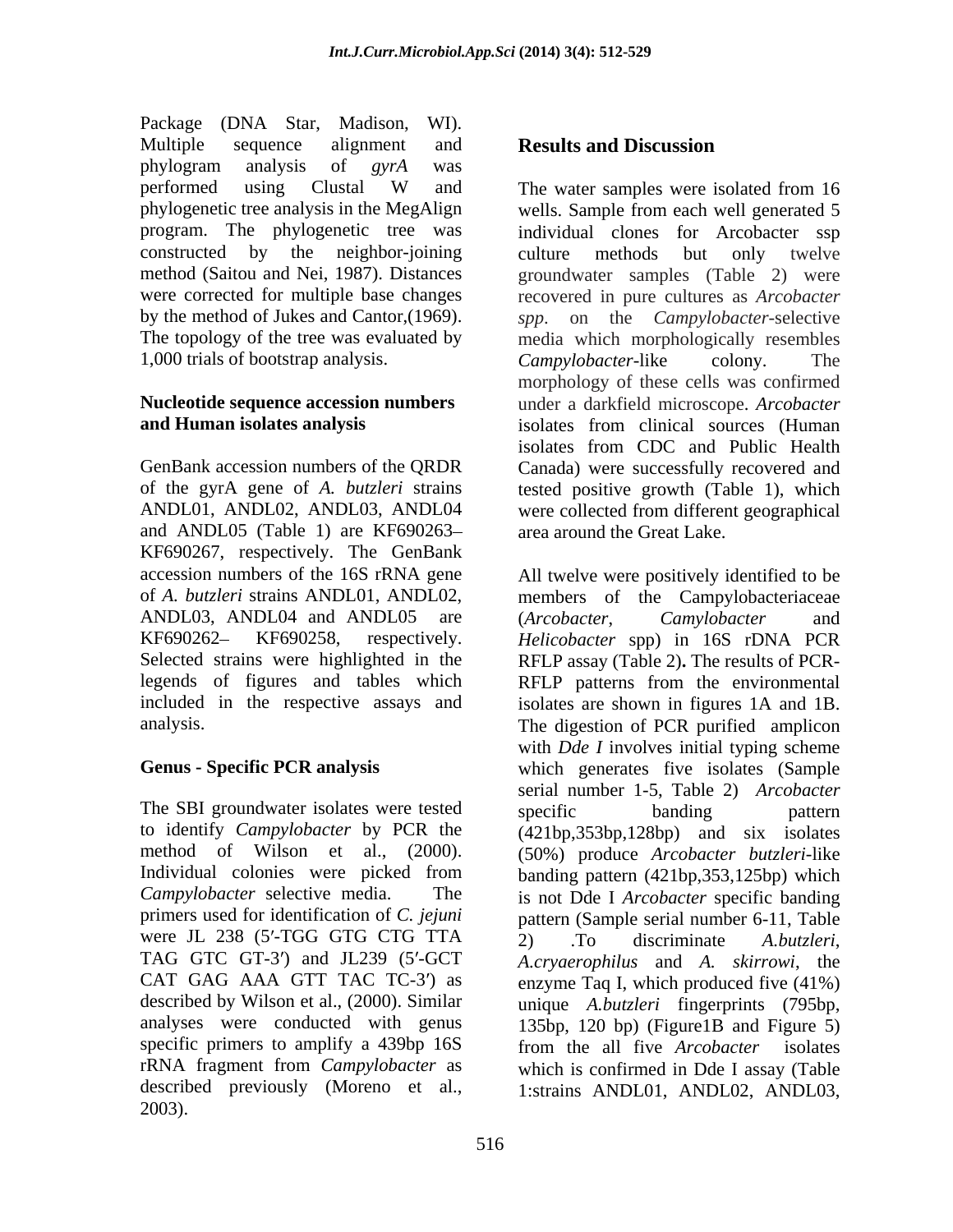ANDL04 and ANDL05). One isolate isolates were PCR amplified the QRDR of generated a different banding pattern, the gyrA gene with the expected product which fails to differentiate in restriction of 420bp (Table 1 and Table 2). Multiple digestion assay (Sample serial number 12, sequence alignment of selected *Arcobacter*  Table 2). The results of PCR RFLP assay for environmental isolates with respect to Alignment of gyrA gene was observed as different well of groundwater were 97-100% sequence identity among the *A.*  recorded (Table.2). Five human isolates *butzleri* isolates collected from human and (Table.1 strain D4310921, D4310939, environmental origin (Table 3). Seven D4311140, D4306217 and D4306289) isolates from environmental sample were acquired from CDC in the same outbreak area were also positive to 16sDNA of group and observed as negative to Arcobacter, *Camylobacter* and *A.butzleri* in gyrA assay (Table 2, Sample *Helicobacter* spp. These human isolates serial no: 6-12). The confirmed five from the outbreak produced *A.butzleri* from environmental isolates *Campylobacter-*like banding pattern with (Strain ANDL01, ANDL02, ANDL03, Dde I digestion (Figure 1A: cj SBI patient ANDL04 and ANDL05) were shown 1 and 2).All five human isolates were sequence divergence of one to three positive to *Campylobacter jejuni* specific nucleotide bases between isolates in the PCR assay from the outbreak (data not gyrA sequences. Two isolates from shown). The isolates from the wells of environmental water (SBI Airport and SBI groundwater were negative to species Skyway) were observed 100% sequence specific screening of *C.jejuni* PCR assay (data not shown).

For further examination of the same gene is constructed (Figure 2). All the twelve groundwater isolates were isolates from the environment and selected confirmed by using 16S rRNA data base human isolates of *A. bulzleri* sequence for *Arcobacter* and *Campylobacter.* were clustered together and have a Results of 16s rRNA sequence analysis for common ancestor. Phylogram was made environmental groundwater samples were known clear divergence of *A.butzleri* from shown in Table 2 and Figure 5. Five, out Campylobacter, Helicobacter and of twelve isolates were confirmed as Enterobacteriaceae group (Figure 2). Six *A.butzleri* (Table 1: strains ANDL01, *Arcobacter* like organisms confirmed from ANDL02, ANDL03, ANDL04 and PCR RFLP assay were illustrated as ANDL05) and six isolates were confirmed different family in gyrA phylogram as *Acinetobacter s*pp. which belongs to analysis (Figure 2 and Table 2). Within gamma Proteobacteria (Sample serial the genus *Arcobacter, A. butzleri* shown number 6-11, Table 2) . One isolate was distinct node and internode from *A.*  confirmed as *Sphingobacterium* sps *skirrowii, A. cryaerophilus*, *A. cibarius* (Sample serial number 12, Table 2). In (Figure 2).The percent identity in terms of addition to this, the analyzed sequences of nucleotide bases gyrA shows apparent 16S rRNA results were confirmed in RDP data base at MSU. *Campylobacter* species and *A. butzleri.* In

All the environmental isolates and human and  $71\%$  between *Helicobacter* and

isolates were also presented (Figure 3)**.** *butzleri* isolates collected from human and observed very close to Enterobacteriace *A.butzleri* from environmental isolates gyrA sequences. Two isolates from Skyway) were observed 100% sequence identity with human isolates.

A phlyogram based on the 300bp of gyrA isolates from the environment and selected *Campylobacter*, *Helicobacter* and variation of 72-78% between addition, the sequence identity was found 71% between *Helicobacter* and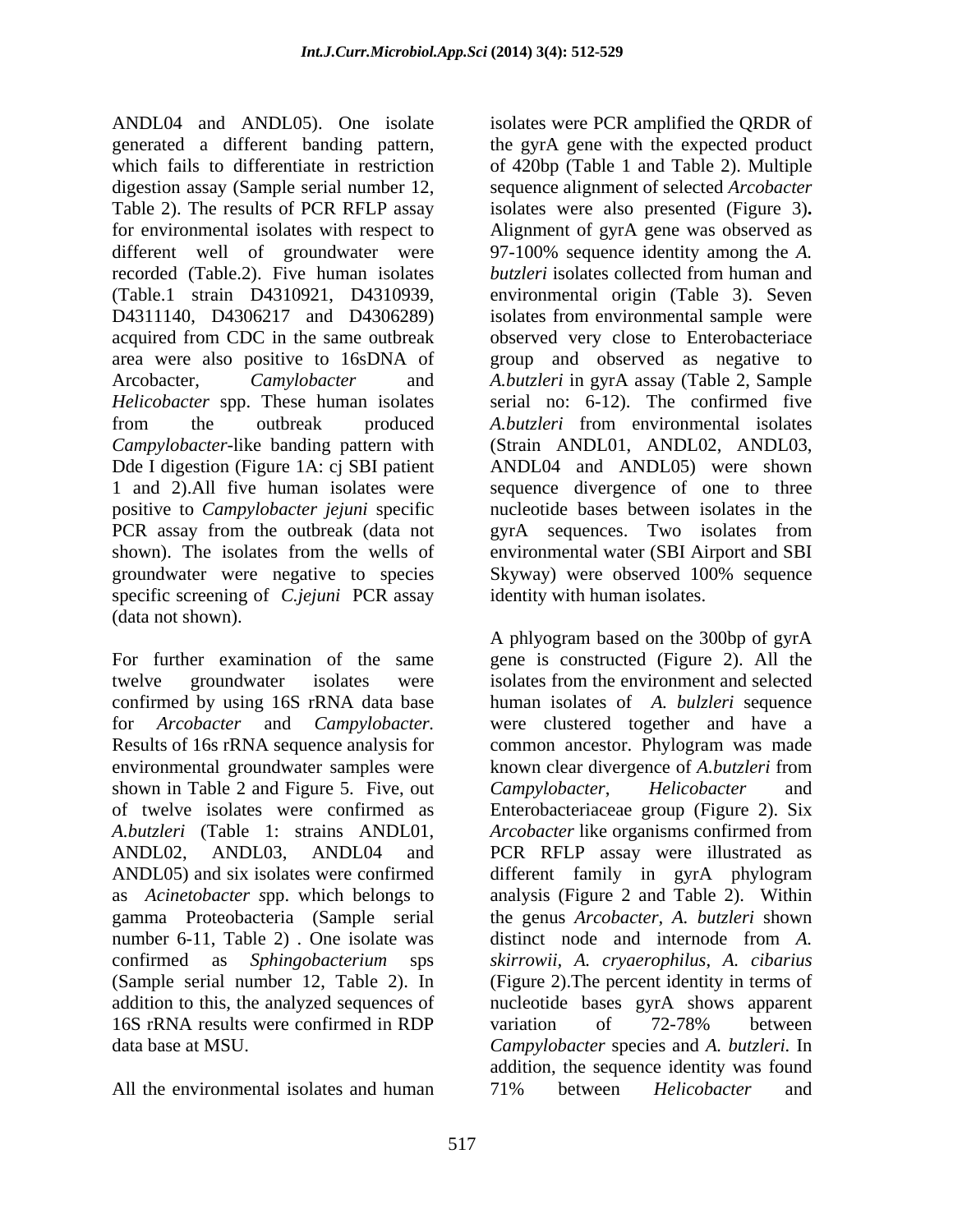*A.skirrowoii* gyrA gene was the most *cryaerophilus* and *A. cibarius* showed

A phylogenetic analysis was conducted on the nucleotide sequences of gyrA gene and Wilson et al., 2000). Essentially, distinct clusters with *A. butzleri* isolates isolates. However, they used full *skirrowii* (Figure 4B) as well as other bacterial strains. Previous phylogenetic analysis matches similar results of the observed for the 16S rRNA phylogenetic phylogenetic analyses of gyrA genes (and not 16S rRNA gene sequences) will be

As it is known 16S rRNA gene sequence analysis is the hallmark basis for the classification of bacterial taxonomy and positive for *Arcobacter* spp by culture has provided evidence to be highly method were discriminated differently into conserved. However, it shows to have species level by PCR RFLP analysis

*Arcobacter*. Within the *Arcobacter* insufficient discrimination in the case of species, nucleotide sequence of the *Epsilonproteobacteria* (Dewhirst *et al* , closely linked with *A. butzleri* with 88 to that the gyrA gene encoding a subunit of 89 % identity, whereas the sequence of *A.*  DNA gyrase is an important tool for only 87.5 % and 85 % identity Moreover, analysis of gyrA was respectively (Table.3). considered as a potential technique for the nucleotide sequences of 16S rRNA gene concerning *Arcobacter* spp only one study from *Arcobacter* strains and from other closely related bacterial strains. The 16S the importance of the use of gyrA gene as rRNA gene phylogenetic tree showed two a taxonomic tool for human and animal clearly separated from the other sequence of gyrA gene. In this study, the *Arcobacter* species (Figure 4A), whereas gyrA sequence of *Arcobacter* strains is the gyrA phylogenetic tree showed a established based on the 300bp fragment paraphyletic organization, i.e. the common of gyrA and to our knowledge the analysis ancestor of *A. butzleri* is also of ancestor is performed first time for environmental *A. cryaerophilus, A. cibarius* and *A.*  and human isolates. This study also 2005). Owen (2004) was demonstrated bacterial taxonomical identification. Moreover, analysis of gyrA was discrimination of *Campylobacter* at the species level (Husmann *et al*., 1997; Wilson *et al*., 2000). Essentially, (Abdelbaqi *et al*, 2007) have focused on isolates. However, they used full demonstrated the comparative evaluation for the three molecular methods.

gyrA gene and 16S rRNA genes In the present study, PCR RFLP, 16S demonstrated that Arcobacter isolates rRNA and *gyrA* sequence analysis from human and animal (Abdelbaqi *et al.*, confirmed that *A.butzleri* was present in 2007) form two distinct clusters as five of the sixteen wells of groundwater tree. Possibly the paraphyletic results for the species identification was organization of gyrA gene within supported by Marshall *et al*. (1999). *Arcobacter* strains and non *Arcobacter*  However six isolates confirmed as *A.*  strains is due to more distinct potential of *butzleri* like organism by PCR-RFLP, gyrA gene discrimination in closely which doesn't agree with gyrA and 16S related bacterial strains . Clearly, rRNA sequence analysis. So it was found useful and specific in *A. butzleri* organisms from these closely related differentiation. genera but fails to differentiate within confirmed that *A.butzleri* was present in five of the sixteen wells of groundwater (Figure 5). Our finding of PCR RFLP that, PCR RFLP assay is a useful assay to the differentiation and identification of species.

Twelve environmental isolates that were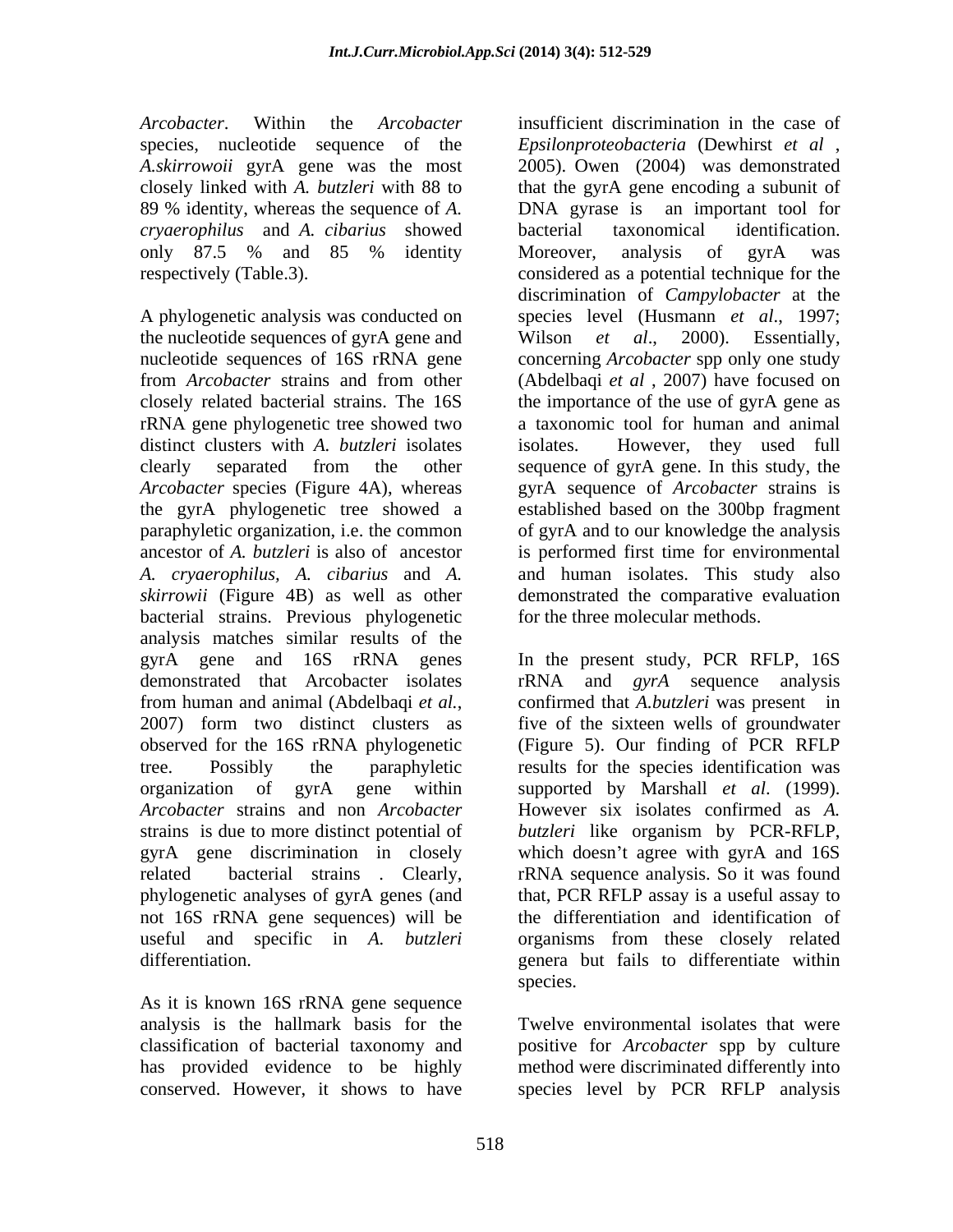*A.butzleri* in genotyping analysis (strain been reported previously (Rice *et al* , ANDL01, ANDL02, ANDL03, ANDL04 1999) but to our best knowledge, this and ANDL05). This may indicate that culture method is not selective or specific establishing the gyrA sequence for the identification *A.butzleri*. The relationship between the environmental culture method may confound their correct and human isolates of *Arcobacter* spp. identification due to morphological similarity between *Campylobacter* and sequence alignment supported the gyrA *Arcobacter* (Wesley I.V.1997). Six sequence comparison and recognition of isolates which observed *A.butzleri* like A. butzleri from human and environmental organism with PCR RFLP analysis were sources. The gyrA gene encoding a demonstrated negative to *A.butzleri* in subunit of DNA gyrase was reported to be gyrA phylogenetic analysis. Examination of the PCR RFLP was not useful for the (Owen, 2004). In fact, the use of gyrA specific identification of closely relatated sequence comparison for identification of *A.butzleri* like organisms. The same C*ampylobacter* at the species level were difficulty for the analysis of PCR RFLP illustrated through phylogram analysis of was reported by Gonzalez *et al* (2006) for the multiple sequence alignment differentiation of species specific (Husmann *et al.*, 1997; Wilson *et* identification of *Campylobacter* and *al*.,2000). In the phylogenetic analysis of *Arcobacter*. The gyrA sequence analysis gyrA gene of five environmental and 34 was confirmed 97-100% sequence identity of *A.butzleri* from environmental water *Arcobacter* strains, it was demonstrated strains with human isolates *A.butzleri*. high sequence similarity and<br>Therefore, gyrA sequencing is potentially representative of common ancestral useful tools for detection of *Arcobacter*  spp. from environmental samples. These results demonstrated the prevalence of Arcobacter in water and also demonstrated The gyrA gene allowed a good quality the lack of available methods for its discrimination of these species from selective identification. The association of related species belongs to *Campylobacter*, *A.butzleri* with the ground water *Helicobacter* genera and *Enterbacteriace*  distribution system could significantly group by phylogenetic analysis. Moreover, result as one of the potential role of water- the phylogenetic analysis of gyrA encoded borne diseases. All five human isolates in energy was reported a specific the same outbreak region was found differentiation among *Arcobacter* strains *C.jejuni*,(data not shown) which in contrast to 16S rRNA gene tree demonstrated that there is no relationship (Abdelbaqi *et al*., 2007).The gyrA gene of between human and environmental sequence analysis in our study between isolates in the outbreak region. Another and within the *Arcobacter* genus and possible explanation is that it may be due related species gives substantial taxonomic to *Arcobacter* infection since information tool which supported by the previous of isolates from all the patients who had observation reported by Wilson et al., gastrointestinal illness in that outbreak region was not available.

(Table 2). Only five isolates turned out as Detection of *Arcobacter* from water has Detection of *Arcobacter* from water has study represents the first report of establishing the gyrA sequence and human isolates of *Arcobacter* spp. Phylogenetic analysis and multiple *A. butzleri* from human and environmental an important tool for bacteria phylogeny the multiple sequence alignment human isolates (all data not shown) of high sequence similarity and representative of common ancestral provides the evidence that all belongs to the *A. butzleri* strain.

> gene was reported a specific (2000) in *Campylobacter.*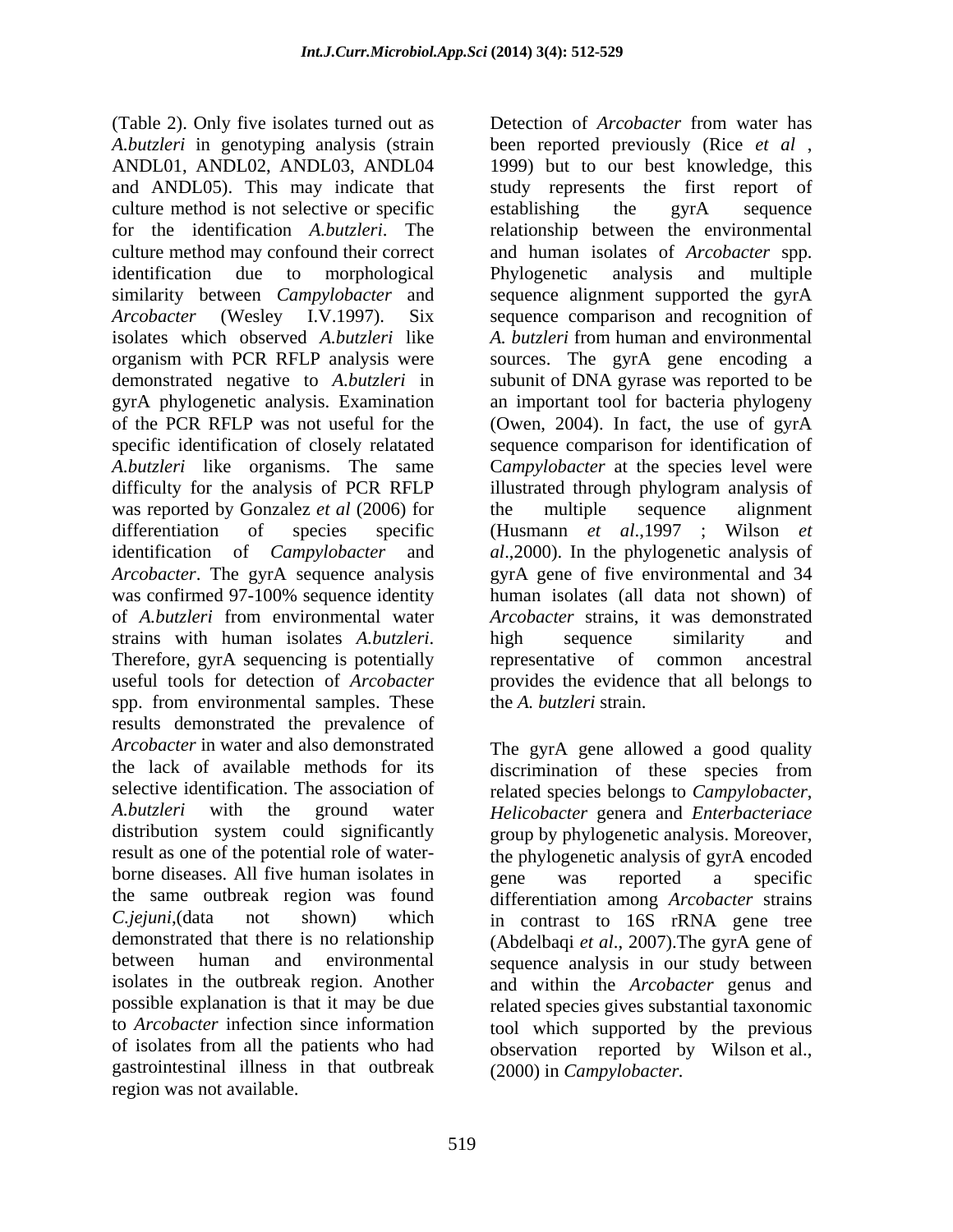| Species                          | Strain                                         | State or province | Source                         |       | Year of Isolation |      |
|----------------------------------|------------------------------------------------|-------------------|--------------------------------|-------|-------------------|------|
| Arcobacter butzleri <sup>a</sup> | ANDL01                                         | Ohio,USA          | SBI Airport, Groundwater       |       | 2004              |      |
| A. butzleri <sup>a</sup>         | ANDL05                                         | Ohio, USA         | SBI Clinster, Groundwater      |       | 2004              |      |
| A. butzleri <sup>a</sup>         | ANDL02                                         | Ohio,USA          | SBI Horny Toad, Groundwater    |       | 2004              |      |
| A. butzleri <sup>a</sup>         | ANDL03                                         | Ohio,USA          | SBI Island Club17, Groundwater |       | 2004              |      |
| A. butzleri <sup>a</sup>         | ANDL04                                         | Ohio,USA          | SBI Skyway, Groundwater        |       | 2004              |      |
| A. butzleri b                    | D2989                                          | Kentucky, USA     | Human                          |       | 1990              |      |
| A. butzleri <sup>b</sup>         | D6075                                          | Ohio, USA         | Humn                           |       | 2002              |      |
| A. butzleri <sup>b</sup>         | D5353                                          | Michigan, USA     | Human                          |       | 1997              |      |
| A. butzleri <sup>b</sup>         | D4317                                          | Kentucky, USA     | Human                          |       | 1992              |      |
| A. butzleri <sup>b</sup>         | D5006                                          | Indiana, USA      | Human                          |       | 1994              |      |
| A. butzleri $(2)^d$              | ER4982, ER4387                                 | Ontario, Canada   | Human                          |       | 2001              |      |
| A. butzleri $(2)$ <sup>c</sup>   | ER1341, ER263                                  | Ontario, Canad    | Human                          |       | 2002              |      |
| A. butzleri <sup>d</sup>         | ER 4119                                        | Ontario, Canada   | Human                          |       | 2003              |      |
| A. butzleri $(3)^d$              | ER 174, ER1390, ER1169                         | Ontario, Canada   | Human                          |       | 2004              |      |
| A. butzleri <sup> j</sup>        | 042012                                         | Monitoba, Canada  | Human                          |       | 2004              |      |
|                                  | ER3958, ER5041, ER4024                         | Ontario, Canada   | Human                          |       | 2005              |      |
| A. butzleri (11 <sup>d</sup>     |                                                |                   |                                |       |                   |      |
|                                  | ER4580, ER4416, ER1933                         |                   |                                |       |                   |      |
|                                  | ER3267, ER180, ER5042                          |                   |                                |       |                   |      |
| A. butzleri $^f$                 | ER6177.ER3902<br>056595                        |                   |                                |       |                   |      |
|                                  |                                                | Monitoba, Canada  | Human                          |       | 2005              |      |
| A. butzleri (8) <sup>d</sup>     | ER5255, ER4460, ER5551<br>ER768, ER4682, ER631 | Ontario, Canada   | Human                          |       | 2006              |      |
|                                  | ER4604,ER4603                                  |                   |                                |       |                   |      |
| A. butzleri <sup>c</sup>         | ATCC49616                                      | California, USA   | Human                          |       | -----             |      |
| Campylobacter jejuni $(2)^b$     | D4310921, D4310939                             | Ohio,USA          | Human                          |       | 2004              |      |
| Campylobacter sps $(3)^{d}$      | D4311140, D4306217                             | Ohio,USA          |                                | Human |                   | 2004 |
|                                  | D4306289                                       |                   |                                |       |                   |      |

**Table.1** Different bacterial isolates, their source and time of isolation

<sup>a</sup> Strains characterized in this study, <sup>b</sup> Strains collected from CDC (Center for Disease Control and Prevention), American typle culture collection.<sup>d</sup> Collected from Ontario Public Health laboratories, Canada. <sup>f</sup> Collected from Canadian science center for Human and Animal Health.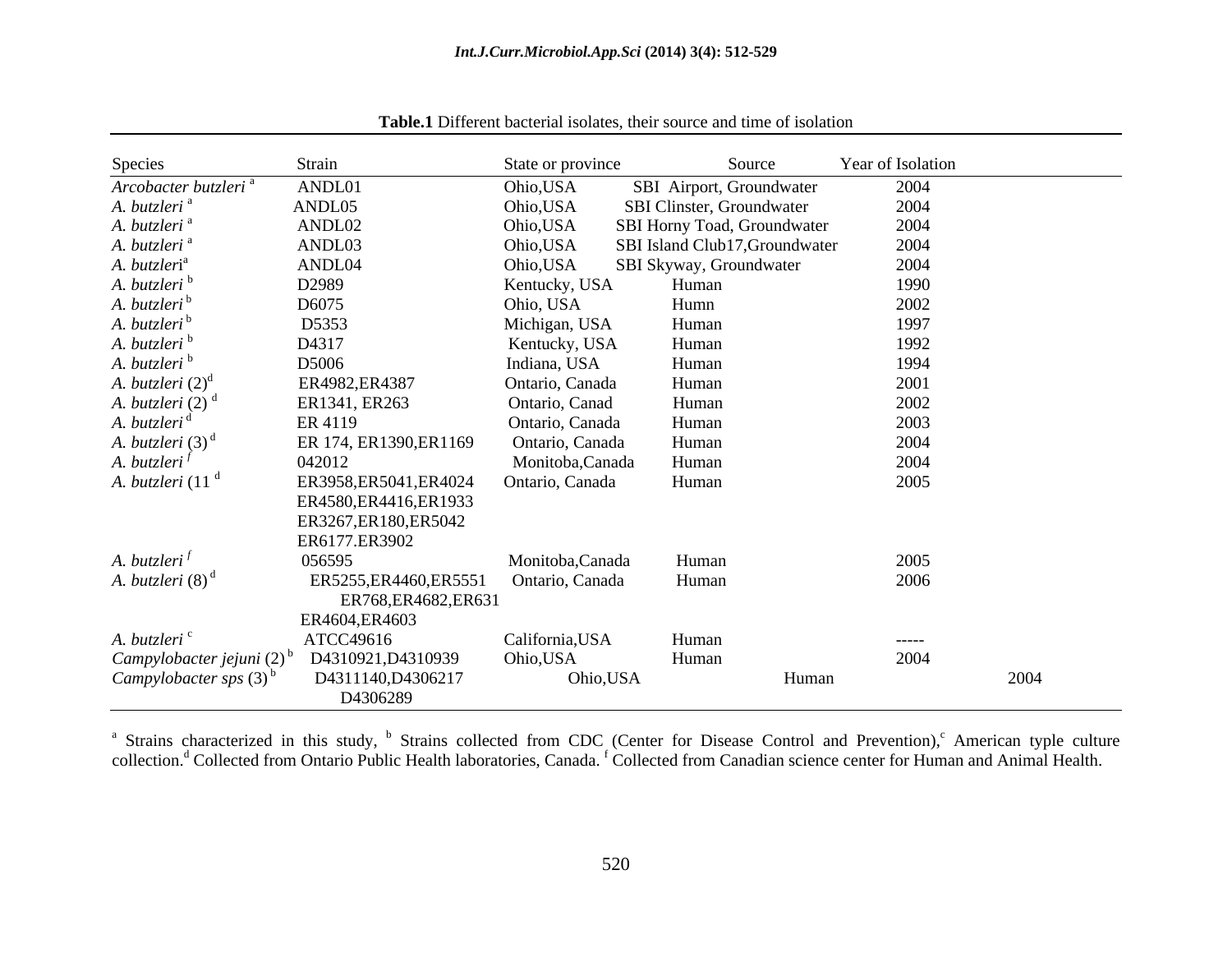|    | Sl. No. Sample ID                | <b>PCR RFLP</b> |                          | gyrA Assay 16S r DNA Assay Culture Assay |     |
|----|----------------------------------|-----------------|--------------------------|------------------------------------------|-----|
|    | <b>SBI</b> Airport               |                 |                          |                                          |     |
|    | <b>SBI</b> Clinster              |                 |                          | $^{+}$                                   |     |
|    | SBI Horny Toad                   |                 |                          |                                          |     |
|    | <b>SBI</b> Island Club           |                 |                          |                                          |     |
|    | <b>SBI Skyway</b>                |                 |                          |                                          |     |
|    | SBI IC11                         | $ (*)$          | $\sim$                   | $-$ (#)                                  |     |
|    | SBI IC16                         | $-$ (*)         | $\overline{\phantom{0}}$ | $-$ (#)                                  |     |
| 8  | SBI Sounder's South              | $ (*)$          | $\sim$                   | $-$ (#)                                  |     |
|    | <b>SBI ODNR Oak Point</b>        | $ (*)$          | $\overline{\phantom{0}}$ | $-$ (#)                                  |     |
| 10 | <b>SBI South Bass State Park</b> | $ (*)$          | $\sim$                   | $-$ (#)                                  | $+$ |
|    |                                  |                 |                          |                                          |     |
| 11 | <b>Kens Place</b>                | $ (*)$          | $\sim$                   | $-$ (#)                                  |     |
|    | $12$   Bird's Nest               | $\sim$ $-$      | $\sim$                   | - $(\omega)$                             |     |

**Table.2** Comparison of different detection techniques for confirmation of *Arcobacter utzleri* in environmental well water sample

+ implies detection of *A.butzleri* - implies absence of *A.butzleri* (\*) Confirmed as *Arcobacter* like organism

(#) Confirmed as *Acinetobacter sp*. (@) Confirmed as *Sphingobacterium sp*.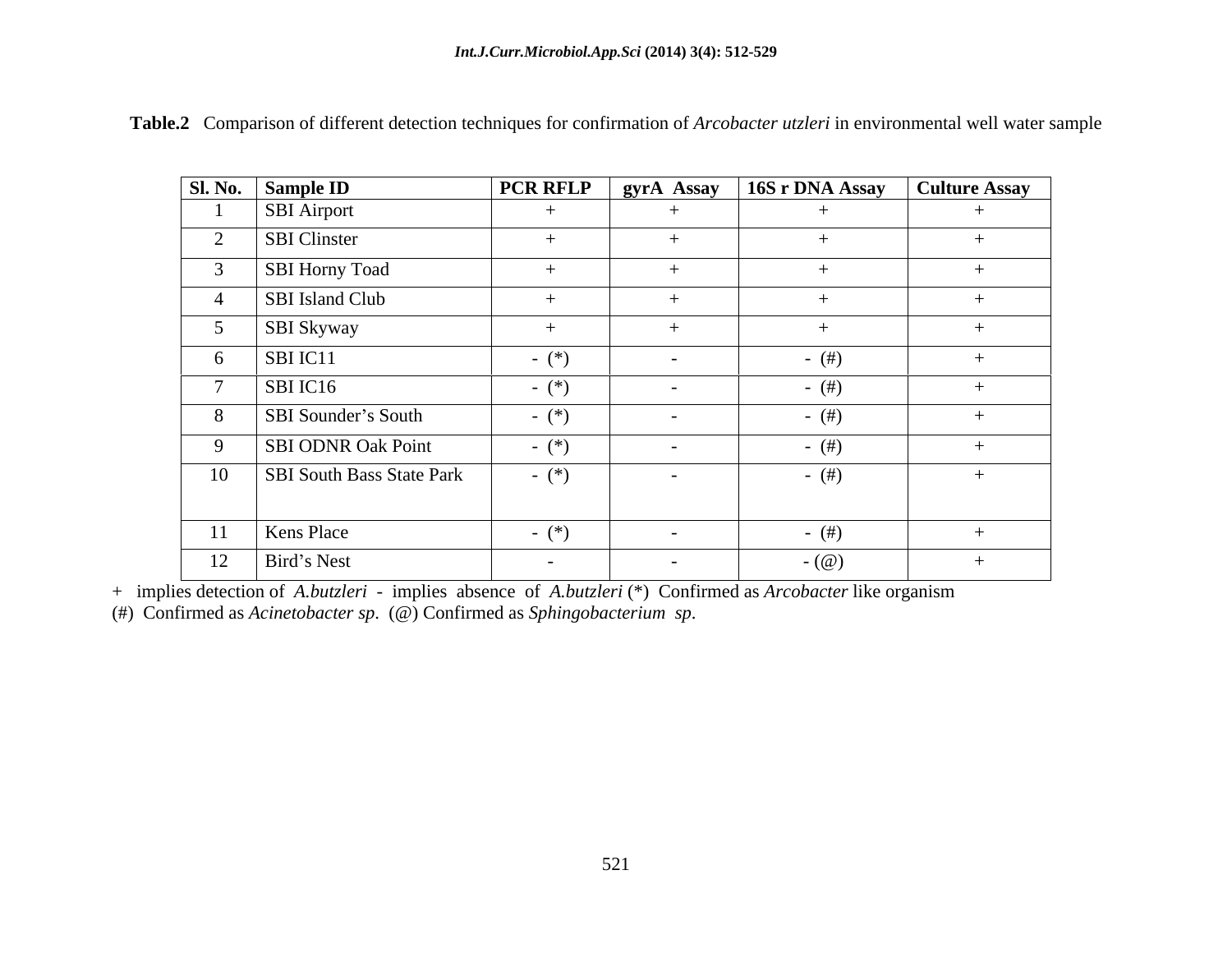|         |                             |                                                                                                                                                            |              |      |             |               |                                                    |                   | 14   | 15               | <b>16</b>                                                                  | $18 \quad 19$ | <b>20</b>                                                                                                                                                                                                                     |                 |
|---------|-----------------------------|------------------------------------------------------------------------------------------------------------------------------------------------------------|--------------|------|-------------|---------------|----------------------------------------------------|-------------------|------|------------------|----------------------------------------------------------------------------|---------------|-------------------------------------------------------------------------------------------------------------------------------------------------------------------------------------------------------------------------------|-----------------|
|         |                             |                                                                                                                                                            |              |      |             |               |                                                    | 80.1 73.2         |      |                  |                                                                            |               | 72.2   73.8   79.8   72.5   61.3   68.9   25.5   72.2   1                                                                                                                                                                     |                 |
|         | 70.2                        |                                                                                                                                                            |              |      |             |               |                                                    |                   |      |                  |                                                                            |               | 77.5   75.8   76.2   88.4   74.8   73.5   62.9   71.5   24.5   88.1   2                                                                                                                                                       |                 |
|         | 73.2                        | 88.4                                                                                                                                                       |              |      |             |               | 89.1                                               |                   |      |                  |                                                                            |               | 77.8   77.2   77.2   86.8   76.5   76.2   61.6   71.9   24.8   89.4   3                                                                                                                                                       |                 |
|         | $71.5$ 87.7 88.4            |                                                                                                                                                            | $97.4$ 97.7  |      |             |               | 97.4                                               |                   |      |                  |                                                                            |               |                                                                                                                                                                                                                               |                 |
|         |                             | $72.2$ 87.7 89.1 97.4                                                                                                                                      |              | 99.7 |             |               | $\vert$ 96.4 $\vert$ 96.7 $\vert$ 96.4 $\vert$ 100 |                   |      |                  |                                                                            |               |                                                                                                                                                                                                                               |                 |
|         |                             | 6   72.2   88.1   89.4   97.7   99.7                                                                                                                       |              |      | 96.7        |               | 99.7                                               |                   |      |                  |                                                                            |               |                                                                                                                                                                                                                               |                 |
|         |                             |                                                                                                                                                            |              |      | 99          |               |                                                    |                   |      |                  |                                                                            |               |                                                                                                                                                                                                                               |                 |
|         |                             | <b>8</b>   71.5   87.1   88.4   99.3   96.7   97                                                                                                           |              |      | 99          |               |                                                    |                   |      |                  |                                                                            |               | 7 76.8 74.2 75.5 85.8 74.5 74.2 63.2 71.9 22.8 100 6<br>4 77.8 73.5 75.2 84.8 74.8 73.5 62.9 70.9 23.2 96.7 7<br>7 77.2 73.5 75.2 85.1 75.5 73.5 62.9 71.2 23.2 97 8<br>4 77.8 73.5 75.2 84.8 74.8 73.5 62.9 70.9 23.2 96.7 9 |                 |
|         | 9   71.2   87.1   88.1   99 |                                                                                                                                                            | 96.4         | 96.7 | 100<br>  99 |               |                                                    |                   |      |                  |                                                                            |               |                                                                                                                                                                                                                               |                 |
|         |                             | 10   72.2   87.7   89.1   97.4   100   99.7   96.4   96.7   96.4                                                                                           |              |      |             |               |                                                    |                   |      |                  |                                                                            |               | 75.2 85.4 89.4 74.5 62.9 71.9 22.8 99.7 10                                                                                                                                                                                    |                 |
| 11 80.1 |                             | 77.5 77.8 77.2 77.2 76.8 77.8 77.2 77.8 77.2                                                                                                               |              |      |             |               |                                                    | $\overline{81}$ . |      |                  |                                                                            |               |                                                                                                                                                                                                                               |                 |
| 12 73.2 |                             | 75.8 77.2 73.5 74.5 47.2                                                                                                                                   |              |      |             |               | 73.5   73.5   73.5   74.5   81.1                   |                   |      |                  |                                                                            |               |                                                                                                                                                                                                                               |                 |
| 13 72.2 |                             |                                                                                                                                                            |              |      |             |               |                                                    |                   | 75.8 |                  |                                                                            |               | $\frac{78.8}{75.8}$ 79.8 61.6 71.2 24.8 75.5 13                                                                                                                                                                               |                 |
|         |                             |                                                                                                                                                            |              |      |             |               |                                                    |                   |      |                  |                                                                            |               | $\frac{75.8}{75.8}$ 71.9 61.6 71.9 24.2 85.8 14                                                                                                                                                                               |                 |
|         |                             | <b>14</b> 73.8 88.4 86.8 85.4 85.4 85.8 84.8 85.1 84.8 85.4 75.8 75.2 75.8 <b>15</b> 79.8 74.8 76.5 74.8 74.8 74.5 74.8 75.5 74.8 89.4 80.4 80.8 78.8 75.8 |              |      |             |               |                                                    |                   |      |                  |                                                                            |               |                                                                                                                                                                                                                               |                 |
|         |                             | 16   72.5   73.5   76.2   74.2   74.5                                                                                                                      |              |      |             |               | 73.5   73.5   73.5   74.5   80.5   78.1            |                   |      | $79.8$ 71.9 80.5 |                                                                            |               | 80.5 61.9 73.2 25.8 74.5 15                                                                                                                                                                                                   |                 |
|         |                             | 17 61.3 62.9 61.6 63.2 62.9 63.2 62.9 62.9 62.9 62.9 63.2 63.2 61.9 61.6 61.9 63.6                                                                         |              |      |             |               |                                                    |                   |      |                  |                                                                            |               | $\frac{1}{62.3}$ 21.5 63.2 17                                                                                                                                                                                                 |                 |
|         |                             | <b>18</b> 68.9 71.5 71.9 70.9 71.9                                                                                                                         |              |      |             |               |                                                    |                   |      |                  | $\boxed{71.2}$ $\boxed{71.9}$ $\boxed{73.2}$ $\boxed{75.8}$ $\boxed{62.3}$ |               | $\sqrt{22.5}$ 71.9 18                                                                                                                                                                                                         |                 |
|         | $19 \mid 25.5 \mid$         |                                                                                                                                                            | $\vert$ 22.8 | 22.8 |             |               | $23.2$   23.2   22.8                               | $25.5$   22.8     |      |                  |                                                                            |               | $22.8$ 19                                                                                                                                                                                                                     |                 |
|         |                             | <b>20</b>   72.2   88.1   89.4   97.7   99.7                                                                                                               |              | 100  | 97<br>96.7  | $\sqrt{96.7}$ | 99.7                                               | 76.8 74.2         |      |                  | 75.5   85.8   74.5   74.2   63.2   71.9   22.8                             |               |                                                                                                                                                                                                                               | $\overline{20}$ |
|         | $\overline{a}$              |                                                                                                                                                            |              |      |             |               | <b>10</b>                                          |                   |      |                  | 13   14   15   16   17   18   19   20                                      |               |                                                                                                                                                                                                                               |                 |

**Table.3** Sequence pair uniqueness in terms of percent identity of gyrA gene analyzed by clastal W and sequence distance program of Megalign (DNA Star)

*Campylobacter jejuni*81176; 2, *Arcobacter cryaerophilu*sA169/B; 3, *Arcobacter skirrowii*449/80; 4, *Arcobacter.butzleri* ATCC49616; 5, *Arcobacter butzleri*D2989 (CDC clinical strain), abSBI, *Arcobacter butzleri* South Bass Island (6, airport; 7, Clinster; 8, hornytoad; 9, Islandclub17; 10,skyway); 11, *Campylobacter coli1*679368; 12, *Campylobacter fetus*27374;13,*Campylobacter hyointestinalis*35217;14,*Arcobacter cibarius*CCUG48482;15,*Campylobacter lari*43675;16, *Campylobacter upsaliensis*43954; 17, *Escherichia coli*25922;18, *Helicobacter pyloriI*946; 19, *Pseudomonas aeruginosa*01; 20, *Arcobacter butzleri*ER1169-04 (Human isolates from Canada).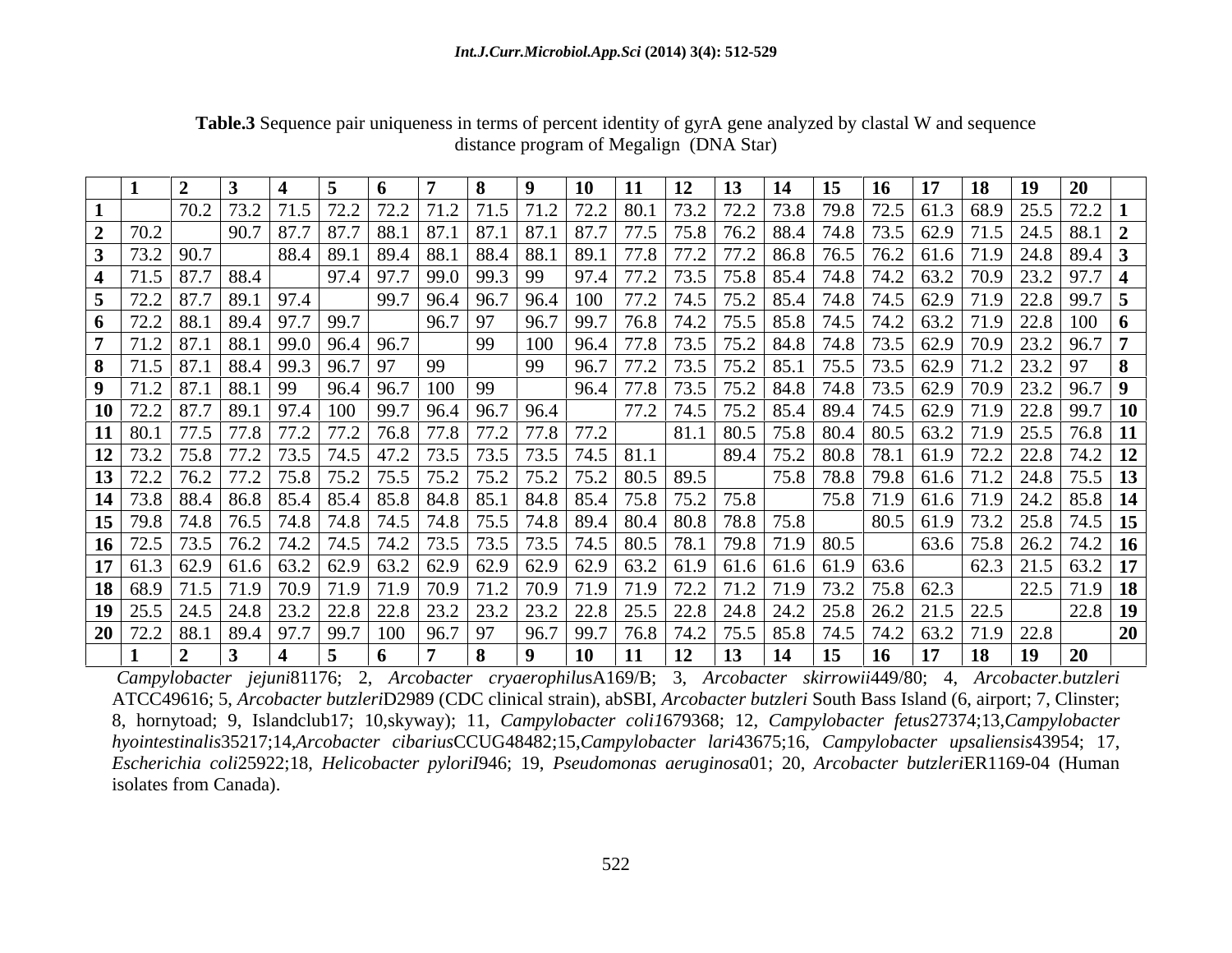### **Figure.1** (A &B) 16S rDNA PCR-RFLP patterns of chromosomal extracts from bacterial isolates recovered on South Bass Island**.** A) *Dde*I digest of 16S rDNA PCR from chromosomes of island isolates



Lane 1 is a 100 bp marker, Lanes  $2 - 6$  isolates from island ground water, Lanes  $7 - 9$ isolates recovered from individual patients. *Dde* I restriction fragments of 421 bp, 353 bp, and 183 bp are indicative of *Arcobacter* and *Dde* I fragments of 272 bp, 247 bp, 153 bp, 120 bp, and 95 bp are representative of *Campylobacter* as specified by Marshall *et al*. 1999. B) *Taq* I digest of 16S rDNA PCR from chromosomes of island isolates. *Taq* I restriction fragments of 795 bp, 135 bp, and 120 bp are indicative of *A. butzleri*. Lanes  $2 - 6$  isolates from island ground water, Lane 7 isolate from patient 1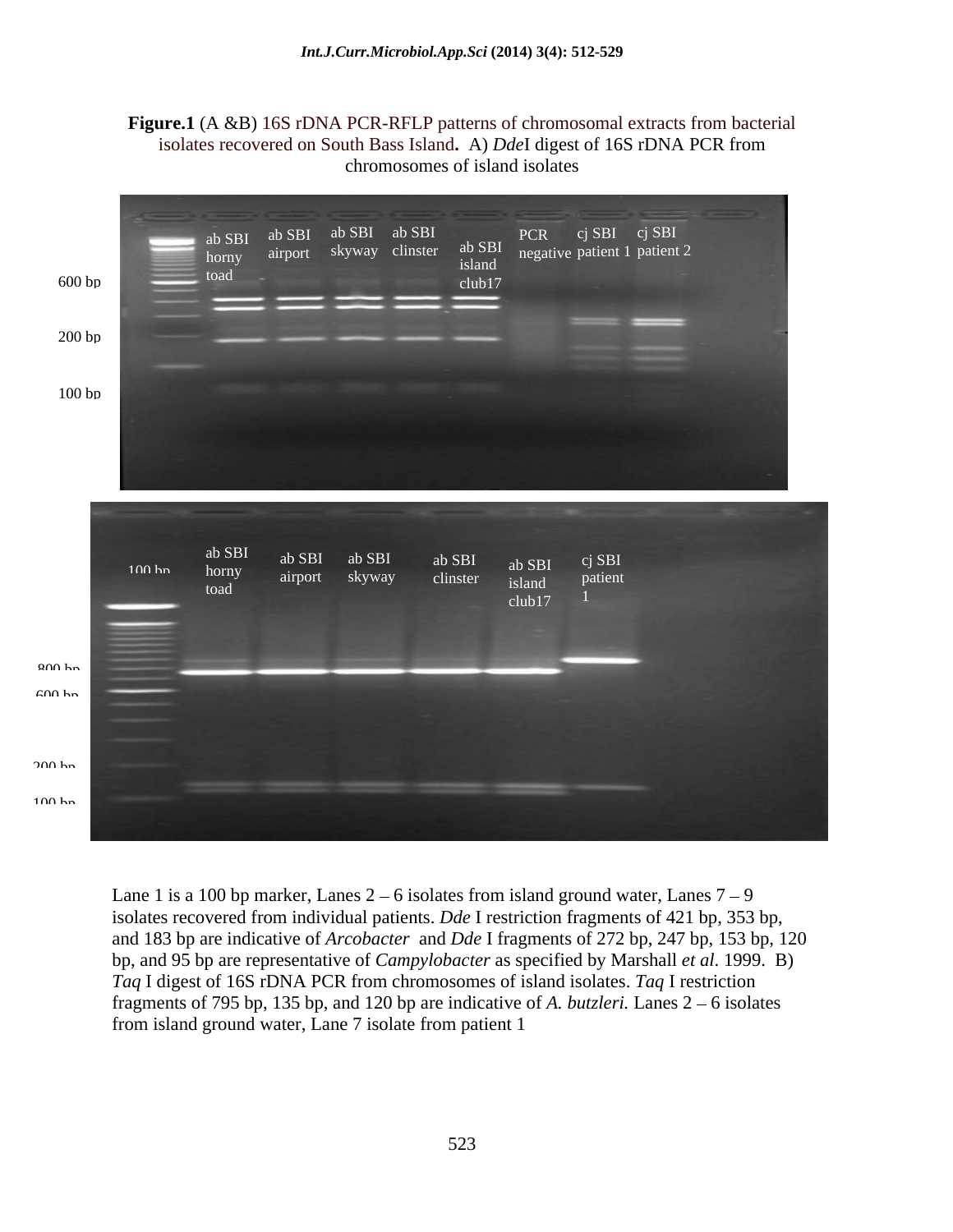



The lengths of the horizontal lines represent the degree of relatedness between individual strains. Multiple sequence alignment and phylogram analysis were performed using the clustal W and Phylogenetic Tree programs of Laser gene DNA STAR Sequencing (Madison, WI).). **abSBI**, South Bass Island isolates; a**bD**, *Arcobacter butzleri* CDC; **ER** and **abER** *Arcobacter butzleri* from Canada; *A.skirrowii*; *A.cryaerophilus*; *A.cibarius*;**cc**, *Campylobacter coli*; **ch**, *Campylobacter hyoilei*; **chynt**, *Campylobacter hyointestinalis*; **cf**, *Campylobacter fetus*; **cj**, *Campylobacter jejuni*; **cl**, *Campylobacter lari*; **cu**, *Campylobacter upsaliensis;* **ec**, *Escherichia coli*; **hp**, *Helicobacter pylori*; **pa**, *Pseudomonas aeruginosa*.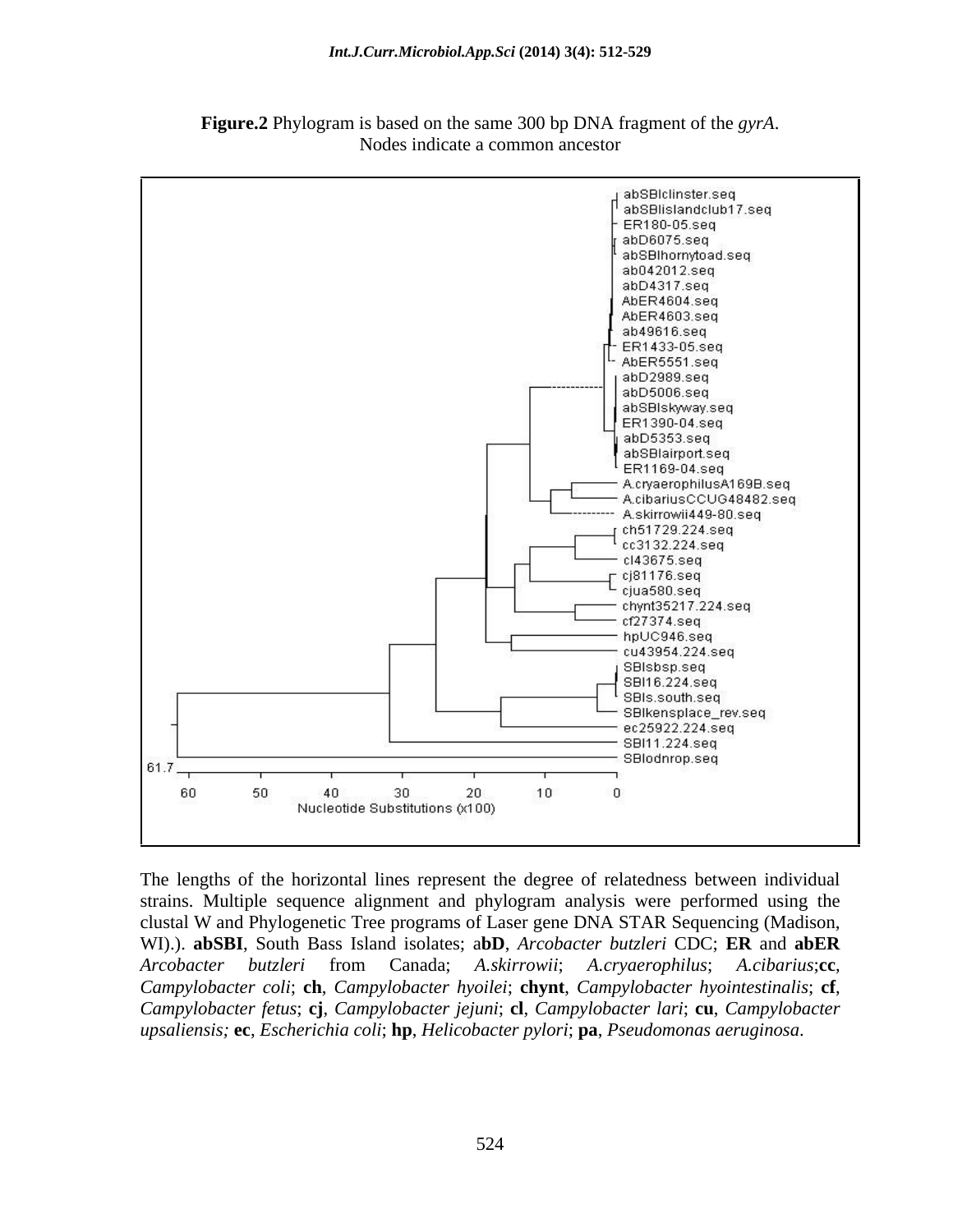**Figure.3** Multiple Sequence Alignment of Selected *Arcobacter* isolates recovered from South Bass Island and Human. The alignment represents a 300 bp fragment of *gyrA*  sequences*.* abSBI, *Arcobacter butzleri* South Bass Island, *Arcobacter butzleri*D2989 (CDC clinical strain), *Arcobacter butzleri*ER1169-04 (Human isolates from Canada).

|                          | CTATAAAAAATCTGCAAGAATTGTTGGAGATGTTATTGGTAAATATCACCCTCATGGAGATACTTCAGTTTATGATGCAC     |  |  |  |  |
|--------------------------|--------------------------------------------------------------------------------------|--|--|--|--|
|                          | 40 50 60<br>70<br>10<br>- 30                                                         |  |  |  |  |
| abSBIskyway.seq          | CTATAAAAAAATCTGCAAGAATTGTAGGAGATGTTATTGGTAAATATCACCCTCATGGAGATACTTCAGTTTATGATGCAC 80 |  |  |  |  |
| A.cryaerophilusA169B.seq | ATATAAAAAATCTGCAAGGATTGTTGGAGATGTTATAGGAAAGTACCATCCTCATGGTGATACTTCTGTTTACGATGCAC 80  |  |  |  |  |
| A.skirrowii449-80.seq    | TTATAAAAAATCAGCAAGAATTGTTGGAGATGTAATTGGTAAGTACCATCCACACGGAGATACTTCTGTTTATGATGCAC 80  |  |  |  |  |
| ab49616.seq              | CTATAAAAAATCTGCAAGAATTGTTGGAGATGTTATTGGTAAATATCACCCTCATGGAGATACTTCAGTTTATGATGCAC 80  |  |  |  |  |
| abD2989.seq              | CTATAAAAAATCTGCAAGAATTGTAGGAGATGTTATTGGTAAATATCACCCTCATGGAGATACTTCAGTTTATGATGCAC 80  |  |  |  |  |
| abSBIairport.seq         | CTATAAAAAATCTGCAAGAATTGTTGGAGATGTTATTGGTAAATATCACCCTCATGGAGATACTTCAGTTTATGATGCAC 80  |  |  |  |  |
| abSBIclinster.seq        | CTATAAAAAAATCTGCAAGAATTGTTGGAGATGTTATTGGTAAATATCACCCTCATGGGGATACTTCAGTTTATGATGCAC 80 |  |  |  |  |
| abSBIhornytoad.seq       | CTATAAAAAAATCTGCAAGAATTGTTGGAGATGTTATTGGTAAATATCACCCTCATGGAGATATTTCAGTTTATGATGCAC 80 |  |  |  |  |
| abSBIislandclub17.seq    | CTATAAAAAATCTGCAAGAATTGTTGGAGATGTTATTGGTAAATATCACCCTCATGGGGATACTTCAGTTTATGATGCAC 80  |  |  |  |  |
| A.cibariusCCUG48482.sec  | TTATAAGAAGTCAGCAAGGATAGTTGGAGATGTTATTGGAAAGTACCATCCACATGGTGATAGTTCTGTTTATGATGCTT 80  |  |  |  |  |
| ER1169-04-R.seq          | CTATAAAAAAATCTGCAAGAATTGTTGGAGATGTTATTGGTAAATATCACCCTCATGGAGATACTTCAGTTTATGATGCAC 80 |  |  |  |  |
|                          |                                                                                      |  |  |  |  |
| Majority                 | TTGTAAGAATGGCACAAAGTTTCTCTTTAAGAGCACCACTTGTTGATGGACAAGGAAACTTTGGTTCTATCGATGGTGAT     |  |  |  |  |
|                          | 110<br>120 130 140 150<br>-90<br>100<br>160                                          |  |  |  |  |
| abSBIskyway.seq          | TTGTAAGAATGGCACAAAGTTTCTCTTTAAGAGCACCACTTGTTGATGGACAAGGAAACTTTGGTTCTATCGATGGTGAT 16  |  |  |  |  |
| A.cryaerophilusA169B.seq | TTGTAAGAATGGCTCAAAGTTTCTCTATGAGAGCACCTTTGGTTGATGGCAAGGAAACTTCGGTTCTGTTGATGGTGAT 16   |  |  |  |  |
| A.skirrowii449-80.seq    | TTGTAAGAATGGCTCAAAACTTCTCTATGAGAGCACCACTTGTTGATGGTCAAGGAAACTTTGGTTCTGTTGATGGCGAT 16  |  |  |  |  |
| ib49616.seq              | TTGTAAGAATGGCACAAAGTTTCTCTTTAAGAGCTCCACTTGTTGATGGACAAGGAAACTTTGGTTCTATCGATGGTGAT 16  |  |  |  |  |
| abD2989.seq              | TTGTAAGAATGGCACAAAGTTTCTCTTTAAGAGCACCACTTGTTGATGGACAAGGAAACTTTGGTTCTATCGATGGTGAT 16  |  |  |  |  |
| abSBIairport.seq         | TIGTAAGAATGGCACAAAGTTTCTCTTTAAGAGCACCACTTGTTGATGGACAAGGAAACTTTGGTTCTATCGATGGTGAT_16  |  |  |  |  |
| abSBIclinster.seq        | TTGTAAGAATGGCACAAAATTTCTCTTTAAGAGCTCCACTTGTTGATGGACAAGGAAACTTTGGTTCTATCGATGGTGAT_16  |  |  |  |  |
| abSBIhornytoad.seq       | TTGTAAGAATGGCACAAAATTTCTCTTTAAGAGCTCCACTTGTTGATGGACAAGGAAACTTTGGTTCTATCGATGGTGAT 16  |  |  |  |  |
| abSBIislandclub17.seq    | TTGTAAGAATGGCACAAAATTTCTCTTTAAGAGCTCCACTTGTTGATGGACAAGGAAACTTTGGTTCTATCGATGGTGAT 16  |  |  |  |  |
| A.cibariusCCUG48482.seq  | TAGTTAGAATGGCTCAAAGTTTTTCAATGAGAGCACCTCTTGTAGATGGACAAGGCAACTTTGGATCAGTTGATGGTGAT 16  |  |  |  |  |
| ER1169-04-R.seq          | TTGTAAGAATGGCACAAAGTTTCTCTTTAAGAGCACCACTTGTTGATGGACAAGGAAACTTTGGTTCTATCGATGGTGAT 16  |  |  |  |  |
| Majority                 | AATGCAGCGGCTATGAGATATACAGAAGCTAGAATGACAAGAATTGCTGAAGAAGTTCTAAGAGATTTAGATAAAGATAC     |  |  |  |  |
|                          | 170<br>- 180<br>- 190<br>200<br>210<br>220<br>230                                    |  |  |  |  |
| abSBIskyway.seq          | AATGCAGCAGCTATGAGATATACAGAAGCTAGAATGACAAGAATTGCTGAAGAAGTTCTAAGAGATTTAGATAAGATAC 24   |  |  |  |  |
| A.cryaerophilusA169B.seq | AGTGCAGCTGCAATGAGATATACAGAAGCTAGAATGACTAGAATTGCAGAAGAAGTTTTAAGAGATTTAGATAAAGATAC 24  |  |  |  |  |
| A.skirrowii449-80.seq    | AGTGCAGCTGCTATGAGATATACAGAAGCTAGAATGACAAGAATTGCTGAAGAGGTTTTACGAGATTTAGATAAAGATAC 24  |  |  |  |  |
| ab49616.seq              | AATGCAGCGGCTATGAGATATACAGAAGCTAGAATGACAAGAATTGCTGAAGAAGTTCTAAGAGATTTAGATAAAGATAC 24  |  |  |  |  |
| abD2989.seq              | AATGCAGCAGCTATGAGATATACAGAAGCTAGAATGACAAGAATTGCTGAAGAAGTTCTAAGAGATTTAGATAAAGATAC 24  |  |  |  |  |
| abSBIairport.seq         | AATGCAGCAGCTATGAGATATACAGAAGCTAGAATGACAAGAATTGCTGAAGAAGTTCTAAGAGATTTAGATAAAGATAC 24  |  |  |  |  |
| abSBIclinster.seq        | AATGCAGCGGCTATGAGATATACAGAAGCTAGAATGACAAGAATTGCTGAAGAAGTTCTAAGAGATTTAGATAAAGATAC 24  |  |  |  |  |
| abSBIhornytoad.seq       | AATGCAGCGGCTATGAGATATACAGAAGCTAGAATGGAAGAATTGCTGAAGAAGTTCTAAGAGATTTAGATAAAGATAC 24   |  |  |  |  |
| abSBIislandclub17.seq    | AATGCAGCGGCTATGAGATATACAGAAGCTAGAATGACAAGAATTGCTGAAGAAGTTCTAAGAGATTTAGATAAAGATAC 24  |  |  |  |  |
| A.cibariusCCUG48482.seq  | AATGCTGCTGCTATGAGATATACAGAAGCAAGAATGGCTAGAATTGCTGAAGAAGTTTTAAGGGATTTAGATAAAGATAC 24  |  |  |  |  |
| ER1169-04-R.seq          | AATGCAGCAGCTATGAGATATACAGAAGCTAGAATGACAAGAATTGCTGAAGAAGTTCTAAGAGATTTAGATAAAGATAC 24  |  |  |  |  |
| Majority                 | AGTAAATTTTGTTCCAAATTATGATGATACAATGAAAGAACCTTCTGTTCTTCCTACAAGAG                       |  |  |  |  |
|                          | 270<br>280<br>300<br>250<br>260<br>290                                               |  |  |  |  |
| abSBIskyway.seq          | AGTAAATTTTGTTCCAAATTATGATGATACAATGAAAGAACCTTCTGTTCTTCCAACAAGAG                       |  |  |  |  |
| A.cryaerophilusA169B.seq | TGTAAATTTTGTACCAAACTATGATGATACGATGAAAGAACCAGCAGTTCTTCCTACACGTG                       |  |  |  |  |
| A.skirrowii449-80.seq    | AGT AAATTTTGTACCAAATTATGATGATACAATGAGAGAACCAGCAGTTCTTCCTACTCGTG                      |  |  |  |  |
| ab49616.seq              | AGTAAACTTTGTTCCAAATTATGATGATACGATGAAAGAGCCTTCGGTTCTTCCTACAAGAG                       |  |  |  |  |
| abD2989.seq              | AGTAAATTTTGTTCCAAATTATGATGATACAATGAAAGAACCTTCTGTTCTTCCAACAAGAG                       |  |  |  |  |
| abSBIairport.seq         | AGTAAATTTTGTTCCAAATTATGATGATACAATGAAAGAACCTTCTGTTCTTCCAACAAGAG                       |  |  |  |  |
| abSBIclinster.seq        | AGT AAACTTTGTTCCAAATTACGATGATACGATGAAAGAGCCTTCGGTTCTTCCTACAAGAG                      |  |  |  |  |
| abSBIhornytoad.seq       | AGTAAACTTTGTTCCAAATTATGATGATACGATGAAAGAGCCTTCGGTTCTTCCTACAAGAG                       |  |  |  |  |
| abSBIislandclub17.seq    | AGTAAACTTTGTTCCAAATTACGATGATACGATGAAAGAGCCTTCGGTTCTTCCTACAAGAG                       |  |  |  |  |
| A.cibariusCCUG48482.seq  | TGTAAACTTTGTTCCAAACTATGATGATACAATGAAAGAACCAGCCGTTCTTCCTACAAGAG                       |  |  |  |  |
| ER1169-04-R.seq          | AGTAAATTTTGTTCCAAATTATGATGATACAATGAAAGAACCTTCTGTTCTTCCAACAAGAG                       |  |  |  |  |
|                          |                                                                                      |  |  |  |  |
|                          |                                                                                      |  |  |  |  |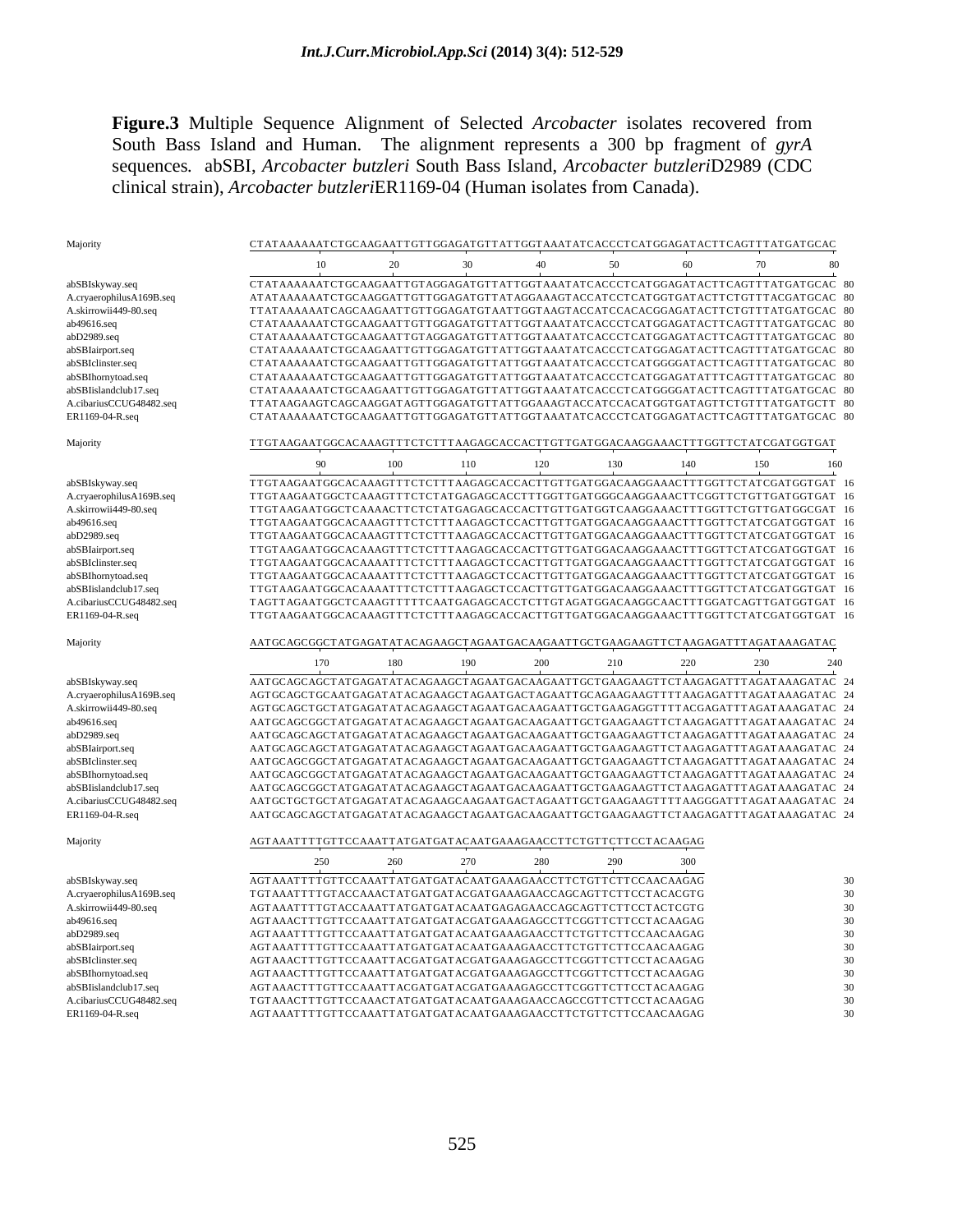**Figure.4** Comparative phylogenetic analysis of gyrA and 16S rRNA gene generated with the neighbor-joining method. The phylogeny presented is based on the alignment of the16S rRNA gene (Figure 4A) and gyrA gene (Figure 4B) sequences. The analysis was performed on the Phylogeny.fr platform. The phylogenetic tree wasreconstructed using the maximum likelihood method implemented in the PhyML program (v3.0 aLRT).Collapse branches having branch support value smaller than 50%.Graphical representation and edition of the phylogenetic tree were performed with TreeDyn (v198.3) (Dereeper *et al*, 2008)



 $0.4$ 

ANDL01-05 : *Arcobacter butzleri* strains from South Bass Island (abSBI) ; abER: *Arcobacter butzleri* from Canada; abATCC:*Arcobacter butzleri* from ATCC; Aski: *A.skirrowii*; Acry: *A.cryaerophilus*; Aci: *A.cibarius*; Cc:*Campylobacter coli*; Chy: *Campylobacter hyointestinalis*; Cf: *Campylobacter fetus*; Cj:*Campylobacter jejuni*; Cl:*Campylobacter lari*; Cu:*Campylobacter upsaliensis;* Hp: *Helicobacter pylori* ; Se: Salmonella enteric; Ec: *Escherichia coli;* Pa: *Pseudomonas aeruginosa*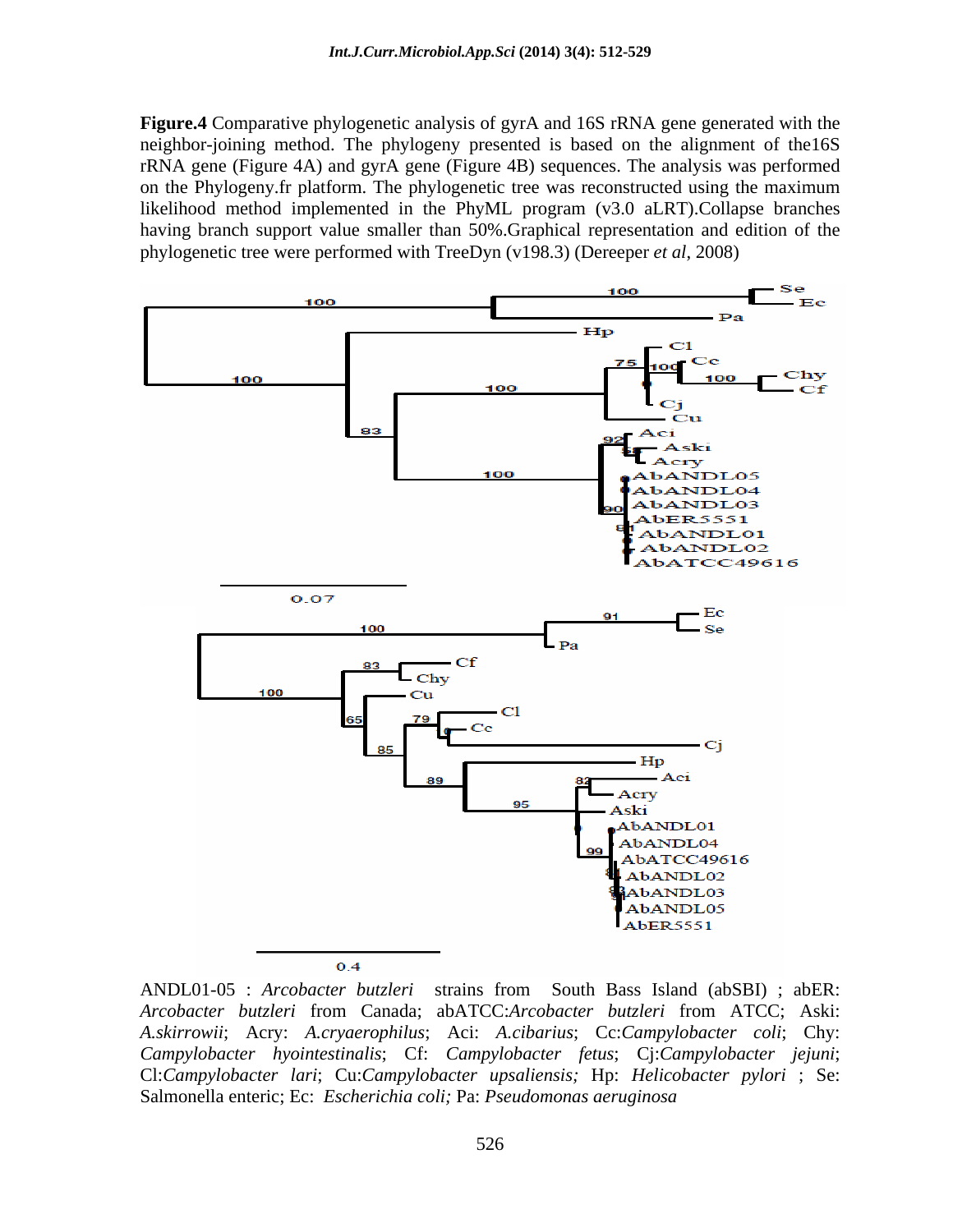

**Figure.5** Flow chart for analysis results of environmental isolates using different Methods

sequence similarity with human isolates, to differentiate species level which established the most attention grabbing evidence of relationships, which

It was found that gyrA sequence analysis is the potential tools compared to 16S r spp which belongs to *gamma* analyze the *Arcobacter* isolates. However, advantage of gyrA target size is small discrimination within the Arcobacter

Some of the *A.butzleri* isolates from the the sequence analysis. This study environment were recognized as 100% concern to public health risk. This identification of *A.butzleri* but not as better substantiates that of *A. butzleri* may cause as gyrA assay in terms of species and subpotential water borne diseases. species level discrimination. Another RNA sequence analysis and PCR RFLP *Proteobacteria*. However, gyrA assay analysis for the identification of *A.butzleri*. confirmed those isolates as completely<br>The molecular tools as its own benefit to distance group of family and it gives a (300bp) which is very small and simple for species. To our knowledge this is the first the sequence analysis. This study demonstrated that PCR RFLP assay fails to differentiate species level discrimination of *Arcobacter*. Although 16S rRNA analysis is illustrated the reason is some of the isolates were confirmed in 16S rRNA as *Acinetobacter*  spp which belongs to *gamma*  confirmed those isolates as completely distance group of family and it gives a strong evidence of species level discrimination within the *Arcobacter*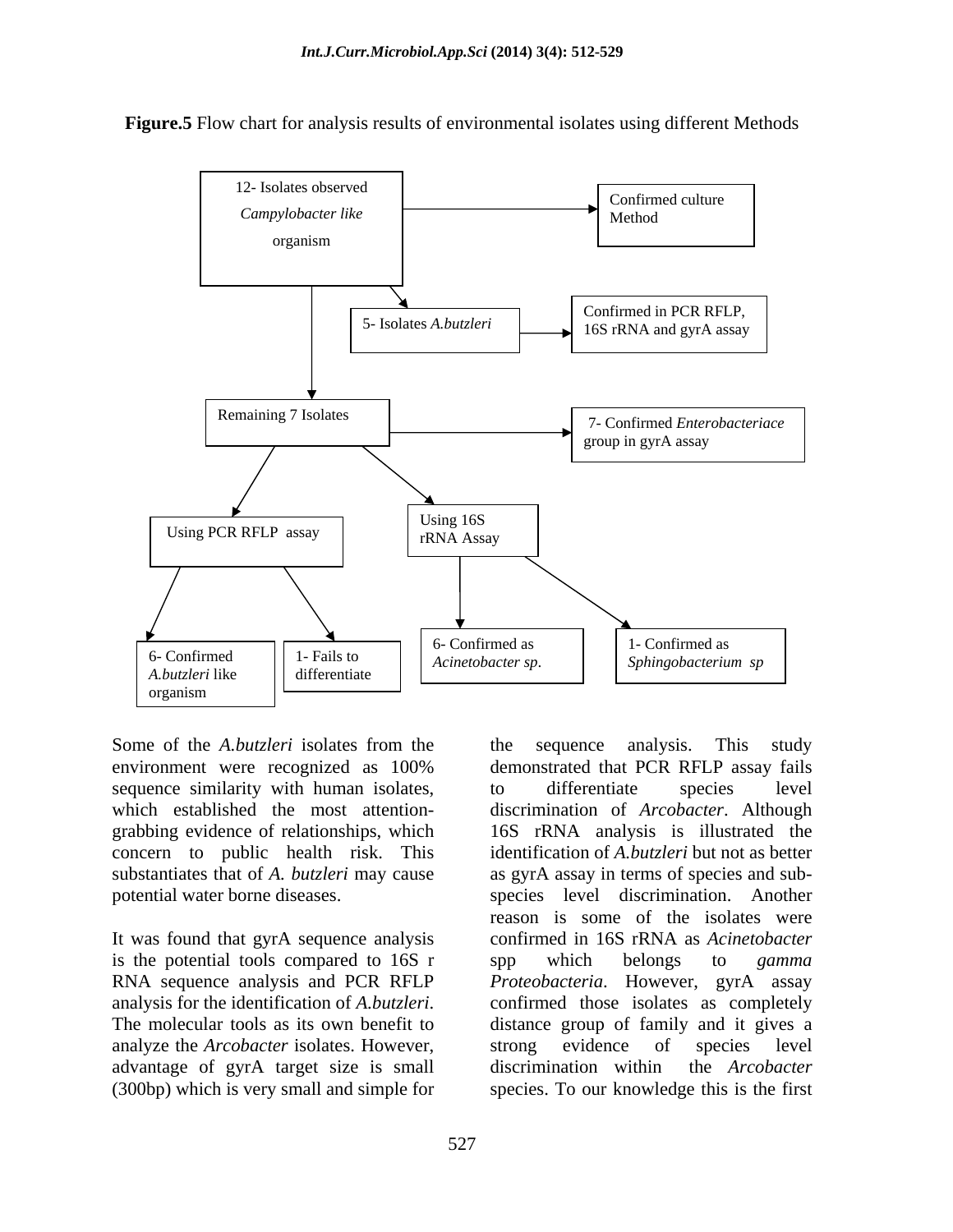report established the relationships of Claverie, J.M., and Gascuel, O. 2008.<br>
gyrA sequence of *Arcobacter* spp. Phylogeny.fr: robust phylogenetic analysis gyrA sequence of *Arcobacter* spp. Bhylogeny.fr: robust phylogenetic analysis<br>between environmental and human for the non-specialist. Nucleic Acids isolates and assumed that *Arcobacter* may be associated with waterborne disease

The *gyrA* gene encodes one subunit of DNA gyrase and is highly conserved between species. The *gyr*A sequencing analysis continues to be a relatively simple, specific and accurate method for 6118. identification of species within the Engberg, J., On, S.L.W., Harrington, C.S.<br>Campylohacteraces family and should Smidt, G.P. 2000. Prevalence Campylobacteracae family and should Smidt, G.P. 2000. Prevalence of prove useful in future surveillance studies of *Campylobacter*-like organisms. The assessment of results obtained from using<br>mothods for equipole<br>ataxs. I Clin the different molecular methods suggested in this study that gyrA sequencing is suitable tools for the identification of *Arcobacter* from water samples. The gyrA 2007. Massive Microbiological sequence analysis is proved to be a efficient sequencing tools for classification of species within the Campylobacteracae family and established a important methods in future studies of Gonzalez, A., Moreno, Y., Gonzalez, R., *Campylobacter*-like organisms. The **Example of the Campylobacter-like** organisms. The **Campylobacter**-like evidence in ground water may be the<br>Method based on polymerase chain potential to cause waterborne disease and is an impending risk for public health. polymorphism analysis to differentiate Additionally, these were similar to clinical *Helicobacter*, *Campylobacter* and isolates from Canada and CDC, which *Arcobacter* species. Current Microbiol. bring to a close possibility of root of 53:416-421. st equal the check of control of the cheaperts. A., Chevenet, F., Chevenet, Chevenet, The analysis of the state of the state of the state of the state of the state of the state of the state of the state of the state of th

- K., Menard, A., Prouzet-Mauleon, V.,  $\begin{bmatrix} 1 & -13 \\ 1 & 6 \end{bmatrix}$ Bringaud, F., Lehours, P., and Megraud, characterization of human ciprofloxacinresistant clinical isolates. FEMS Immuno Med Microbiol. 49:337-345. **Med Microbiol.** 49:337-345. **Manufacture** 193:89-94.
- Dereeper, A., Guignon, V., Blanc, G., Audic,

for the non-specialist. Nucleic Acids Res.Jul 1; 36(Web Server issue):W465-9. Epub 2008 Apr 19.

- transmission.<br>Stokes, L.N., Boumenna, T., Chen, T.T., Dewhirst, F.E., Shen, Z.L., Scimeca, M.S., Paster, B.J., and Fox, J.G. 2005. Discordant 16S and 23S rRNA gene phylogenies for the genus Helicobacter: Implications for phylogenetic inference and systematics. J Bacteriol. 187:6106- 6118.
	- Engberg, J., On, S.L.W., Harrington, C.S., and Smidt, G.P. 2000. Prevalence of *Campylobacter*, *Arcobacter* , *Helicobacter* and *Sutterella spp* in human fecal samples as estimated bya revaluation of isolation methods for *campylobacters*. J Clin Microbiol. 38:286-291.
	- Fong, T.T., Mansfield, L., Wilson, D.L., Schwab, D.J., Molloy, S.L., and Rose, J.B. 2007. Massive Microbiological Groundwater Contamination Associated with a Waterborne Outbreak in Lake Erie, South Bass Island, OH. Environ Health Perspect. 115(6):856-64.
	- Gonzalez, A., Moreno, Y., Gonzalez, R., Hernandez, J., and Ferrus, M.A. 2006.Development of a simple and Rapid Method based on polymerase chain reaction based restriction fragment Length polymorphism analysis to differentiate *Helicobacter*, *Campylobacter* and *Arcobacter* species. Current Microbiol. 53: 416-421.
- infection. Ho, H.T.K., Lipman, L.J.A., and Gaastra, W. **References** and the unknown about a potential foodborne and the set of the set of the set of the set of the set of the set of the set of the set of the set of the set of the set of the set of the set of the set of the set 2006. *Arcobacter* , what is known and Zoonotic agent. Veterinary Microbiol*.*115: 1-13.
	- F. 2007. Nucleotide sequence of the gyrA  $\sigma_{\text{f}}^{\text{f}}$  a multipox  $\frac{DCD}{DCD}$  association for the gene *of Arcobacter species* and Houf, K.., Tutenel, A., De utter, L., Van Hoof, J., and Vandamme ,P. 2000. Development of a multipex PCR assay for the simultaneous detection and identification of *Arcobacter butzleri*, *A.cryaerophilus* and *A. skirrowii*. FEMS Microbiol Lett*.* 193:89-94.
		- Husmann, M., Feddersen, A., Steitz, A., Freytag, C., and Bhakdi, S. 1997.Simultaneous identification of